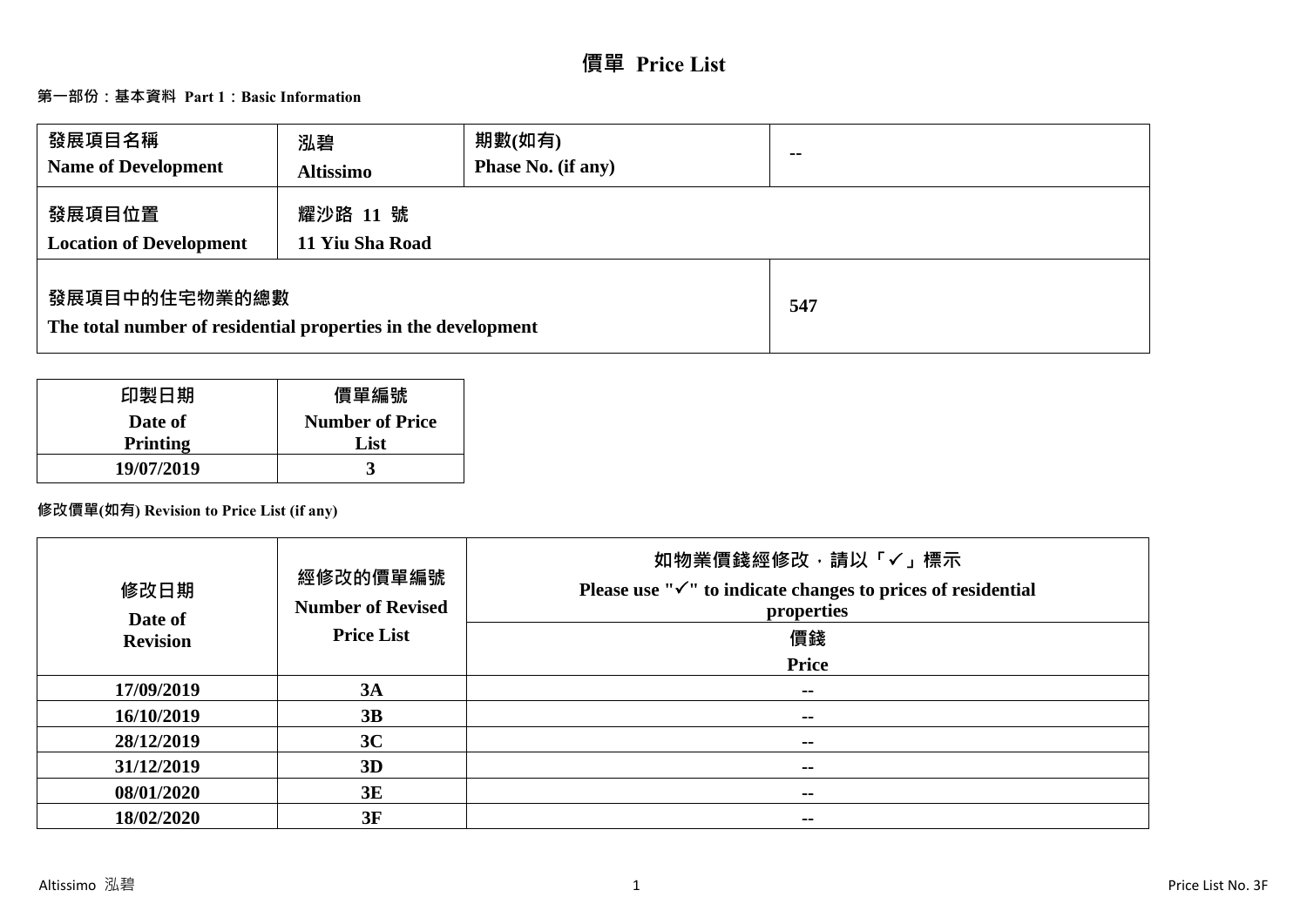# 第二部份:面積及售價資料 Part 2: Information on Area and Price

| Description of Residential | 物業的描述<br>Property |              | 實用面積<br>(包括露台, 工作平台及陽台 如有)<br>平方米(平方呎)                                                                | 售價(元)      | 實用面積<br>每平方米/呎售價<br>元·每平方米                                                     |                                            |                     |    | 其他指明項目的面積(不計算入實用面積)             | 平方米(平方呎)<br>sq. metre (sq. ft.) |                         |            | Area of other specified items (Not included in the Saleable Area) |               |            |
|----------------------------|-------------------|--------------|-------------------------------------------------------------------------------------------------------|------------|--------------------------------------------------------------------------------|--------------------------------------------|---------------------|----|---------------------------------|---------------------------------|-------------------------|------------|-------------------------------------------------------------------|---------------|------------|
| 大廈名稱<br>Block<br>Name      | 樓層<br>Floor       | 單位<br>Unit   | Saleable Area<br>(including balcony, utility platform and<br>verandah, if any)<br>sq. metre (sq. ft.) | Price (\$) | (元·每平方呎)<br>Unit Rate of Saleable Area<br>\$ per sq. metre<br>$$$ per sq. ft.) | 空調機房<br>Air-<br>Conditioning<br>plant room | 窗台<br>Bay<br>window | 閣樓 | 平台<br>Cockloft Flat roof Garden | 花園                              | 停車位<br>Parking<br>space | 天台<br>Roof | 梯屋<br>Stairhood                                                   | 前庭<br>Terrace | 庭院<br>Yard |
| T1                         |                   | $\mathsf{C}$ | 44.154 (475)<br>露台 Balcony: 2.000 (22);<br>工作平台 Utility Platform: 1.500 (16)                          | 8,796,000  | 199,212 (18,518)                                                               |                                            |                     |    |                                 |                                 |                         |            |                                                                   |               |            |
| T1                         |                   | $\mathbf F$  | 80.725 (869)<br>露台 Balcony: 2.825 (30);<br>工作平台 Utility Platform: 1.500 (16)                          | 15,797,000 | 195,689 (18,178)                                                               |                                            |                     |    |                                 |                                 |                         |            |                                                                   |               |            |
| T <sub>1</sub>             |                   | H            | 81.029 (872)<br>露台 Balcony: 2.907 (31);<br>工作平台 Utility Platform: 1.500 (16)                          | 16,215,000 | 200,114 (18,595)                                                               |                                            |                     |    |                                 |                                 |                         |            |                                                                   |               |            |
| T1                         | 2                 | $\mathbf C$  | 44.154 (475)<br>露台 Balcony: 2.000 (22);<br>工作平台 Utility Platform: 1.500 (16)                          | 8,814,000  | 199,620 (18,556)                                                               |                                            |                     |    |                                 |                                 |                         |            |                                                                   |               |            |
| T1                         | 2                 | $\mathbf{F}$ | 80.725 (869)<br>露台 Balcony: 2.825 (30);<br>工作平台 Utility Platform: 1.500 (16)                          | 15,828,000 | 196,073 (18,214)                                                               |                                            |                     |    |                                 |                                 |                         |            |                                                                   |               |            |
| T1                         | $\overline{2}$    | H            | 81.029 (872)<br>露台 Balcony: 2.907 (31);<br>工作平台 Utility Platform: 1.500 (16)                          | 16,248,000 | 200,521 (18,633)                                                               |                                            |                     |    |                                 |                                 |                         |            |                                                                   |               |            |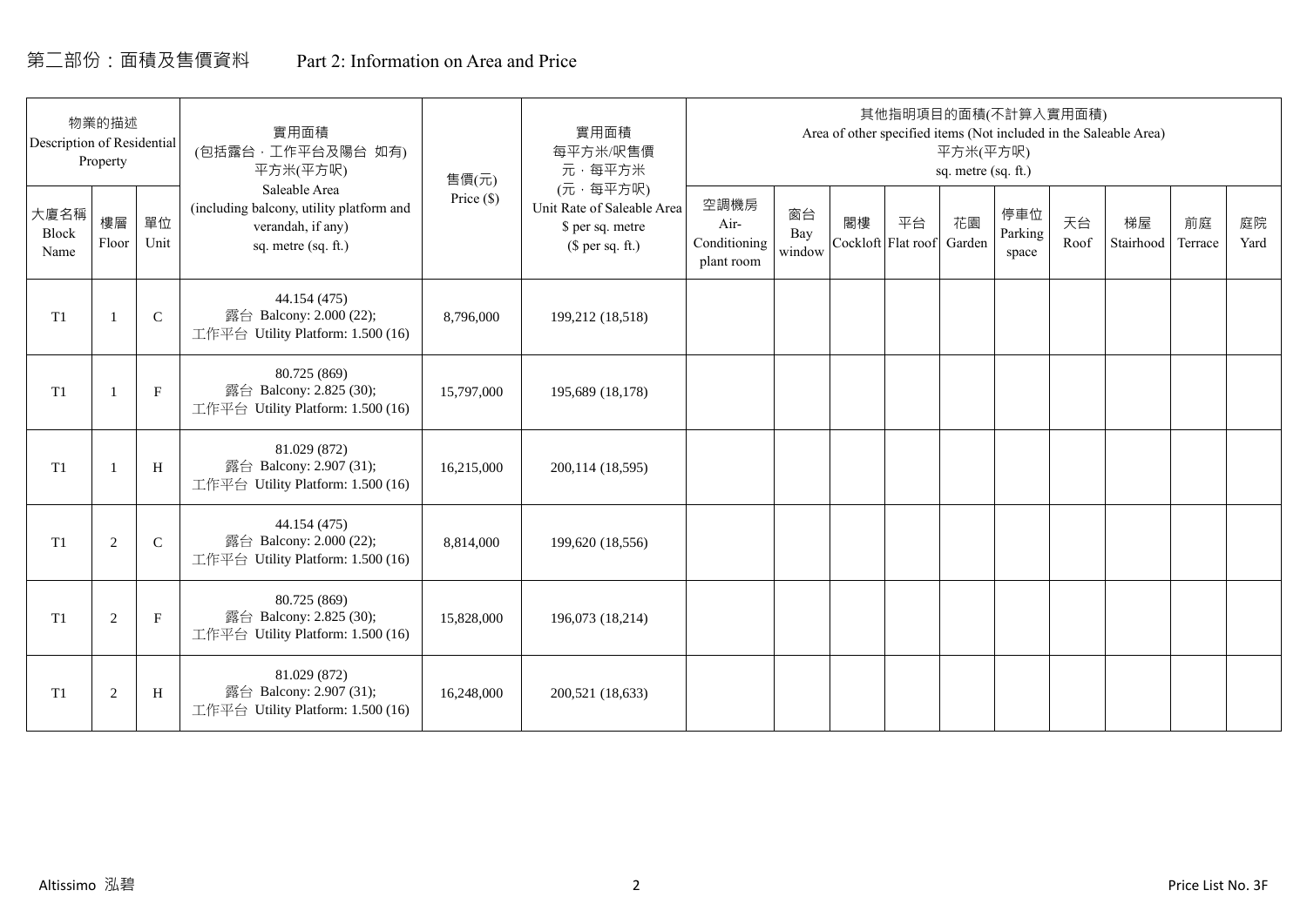| Description of Residential | 物業的描述<br>Property |              | 實用面積<br>(包括露台,工作平台及陽台 如有)<br>平方米(平方呎)                                                                 | 售價(元)      | 實用面積<br>每平方米/呎售價<br>元·每平方米                                                     |                                            |                     |                          |    | 平方米(平方呎)<br>sq. metre (sq. ft.) | 其他指明項目的面積(不計算入實用面積)     |            | Area of other specified items (Not included in the Saleable Area) |               |            |
|----------------------------|-------------------|--------------|-------------------------------------------------------------------------------------------------------|------------|--------------------------------------------------------------------------------|--------------------------------------------|---------------------|--------------------------|----|---------------------------------|-------------------------|------------|-------------------------------------------------------------------|---------------|------------|
| 大廈名稱<br>Block<br>Name      | 樓層<br>Floor       | 單位<br>Unit   | Saleable Area<br>(including balcony, utility platform and<br>verandah, if any)<br>sq. metre (sq. ft.) | Price (\$) | (元·每平方呎)<br>Unit Rate of Saleable Area<br>\$ per sq. metre<br>$$$ per sq. ft.) | 空調機房<br>Air-<br>Conditioning<br>plant room | 窗台<br>Bay<br>window | 閣樓<br>Cockloft Flat roof | 平台 | 花園<br>Garden                    | 停車位<br>Parking<br>space | 天台<br>Roof | 梯屋<br>Stairhood                                                   | 前庭<br>Terrace | 庭院<br>Yard |
| T <sub>1</sub>             | 3                 | $\mathsf{C}$ | 44.154 (475)<br>露台 Balcony: 2.000 (22);<br>工作平台 Utility Platform: 1.500 (16)                          | 8,830,000  | 199,982 (18,589)                                                               |                                            |                     |                          |    |                                 |                         |            |                                                                   |               |            |
| T <sub>1</sub>             | 3                 | $_{\rm F}$   | 80.725 (869)<br>露台 Balcony: 2.825 (30);<br>工作平台 Utility Platform: 1.500 (16)                          | 15,860,000 | 196,469 (18,251)                                                               |                                            |                     |                          |    |                                 |                         |            |                                                                   |               |            |
| T1                         | 3                 | H            | 81.029 (872)<br>露台 Balcony: 2.907 (31);<br>工作平台 Utility Platform: 1.500 (16)                          | 16,280,000 | 200,916 (18,670)                                                               |                                            |                     |                          |    |                                 |                         |            |                                                                   |               |            |
| T1                         | 5                 | $\mathsf{C}$ | 44.154 (475)<br>露台 Balcony: 2.000 (22);<br>工作平台 Utility Platform: 1.500 (16)                          | 8,848,000  | 200,390 (18,627)                                                               |                                            |                     |                          |    |                                 |                         |            |                                                                   |               |            |
| T1                         | 5                 | H            | 81.029 (872)<br>露台 Balcony: 2.907 (31);<br>工作平台 Utility Platform: 1.500 (16)                          | 16,427,000 | 202,730 (18,838)                                                               |                                            |                     |                          |    |                                 |                         |            |                                                                   |               |            |
| T <sub>1</sub>             | 6                 | $\mathsf{C}$ | 44.154 (475)<br>露台 Balcony: 2.000 (22);<br>工作平台 Utility Platform: 1.500 (16)                          | 8,883,000  | 201,182 (18,701)                                                               |                                            |                     |                          |    |                                 |                         |            |                                                                   |               |            |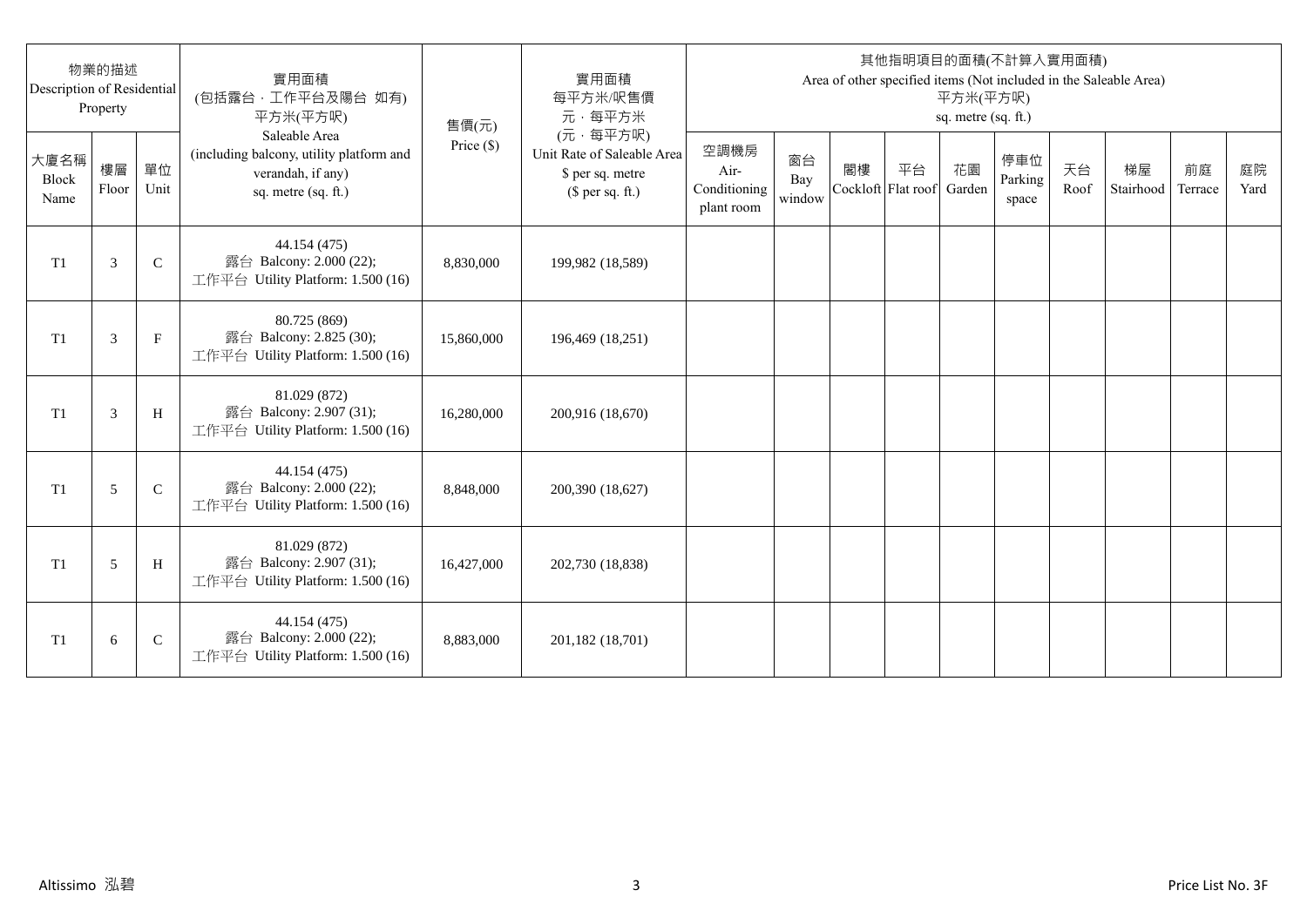| Description of Residential | 物業的描述<br>Property |              | 實用面積<br>(包括露台,工作平台及陽台 如有)<br>平方米(平方呎)                                                                 | 售價(元)      | 實用面積<br>每平方米/呎售價<br>元·每平方米                                                     |                                            |                     |                          |    | 平方米(平方呎)<br>sq. metre (sq. ft.) | 其他指明項目的面積(不計算入實用面積)     |            | Area of other specified items (Not included in the Saleable Area) |               |            |
|----------------------------|-------------------|--------------|-------------------------------------------------------------------------------------------------------|------------|--------------------------------------------------------------------------------|--------------------------------------------|---------------------|--------------------------|----|---------------------------------|-------------------------|------------|-------------------------------------------------------------------|---------------|------------|
| 大廈名稱<br>Block<br>Name      | 樓層<br>Floor       | 單位<br>Unit   | Saleable Area<br>(including balcony, utility platform and<br>verandah, if any)<br>sq. metre (sq. ft.) | Price (\$) | (元·每平方呎)<br>Unit Rate of Saleable Area<br>\$ per sq. metre<br>$$$ per sq. ft.) | 空調機房<br>Air-<br>Conditioning<br>plant room | 窗台<br>Bay<br>window | 閣樓<br>Cockloft Flat roof | 平台 | 花園<br>Garden                    | 停車位<br>Parking<br>space | 天台<br>Roof | 梯屋<br>Stairhood                                                   | 前庭<br>Terrace | 庭院<br>Yard |
| T <sub>1</sub>             | 6                 | H            | 81.029 (872)<br>露台 Balcony: 2.907 (31);<br>工作平台 Utility Platform: 1.500 (16)                          | 16,493,000 | 203,544 (18,914)                                                               |                                            |                     |                          |    |                                 |                         |            |                                                                   |               |            |
| T <sub>1</sub>             | 7                 | $\mathsf{C}$ | 44.154 (475)<br>露台 Balcony: 2.000 (22);<br>工作平台 Utility Platform: 1.500 (16)                          | 9,813,000  | 222,245 (20,659)                                                               |                                            |                     |                          |    |                                 |                         |            |                                                                   |               |            |
| T1                         | $\overline{7}$    | H            | 81.029 (872)<br>露台 Balcony: 2.907 (31);<br>工作平台 Utility Platform: 1.500 (16)                          | 16,893,000 | 208,481 (19,373)                                                               |                                            |                     |                          |    |                                 |                         |            |                                                                   |               |            |
| T1                         | 8                 | $\mathsf{C}$ | 44.154 (475)<br>露台 Balcony: 2.000 (22);<br>工作平台 Utility Platform: 1.500 (16)                          | 9,960,000  | 225,574 (20,968)                                                               |                                            |                     |                          |    |                                 |                         |            |                                                                   |               |            |
| T1                         | 8                 | H            | 81.029 (872)<br>露台 Balcony: 2.907 (31);<br>工作平台 Utility Platform: 1.500 (16)                          | 17,486,000 | 215,799 (20,053)                                                               |                                            |                     |                          |    |                                 |                         |            |                                                                   |               |            |
| T <sub>1</sub>             | 9                 | $\mathsf{C}$ | 44.154 (475)<br>露台 Balcony: 2.000 (22);<br>工作平台 Utility Platform: 1.500 (16)                          | 9,960,000  | 225,574 (20,968)                                                               |                                            |                     |                          |    |                                 |                         |            |                                                                   |               |            |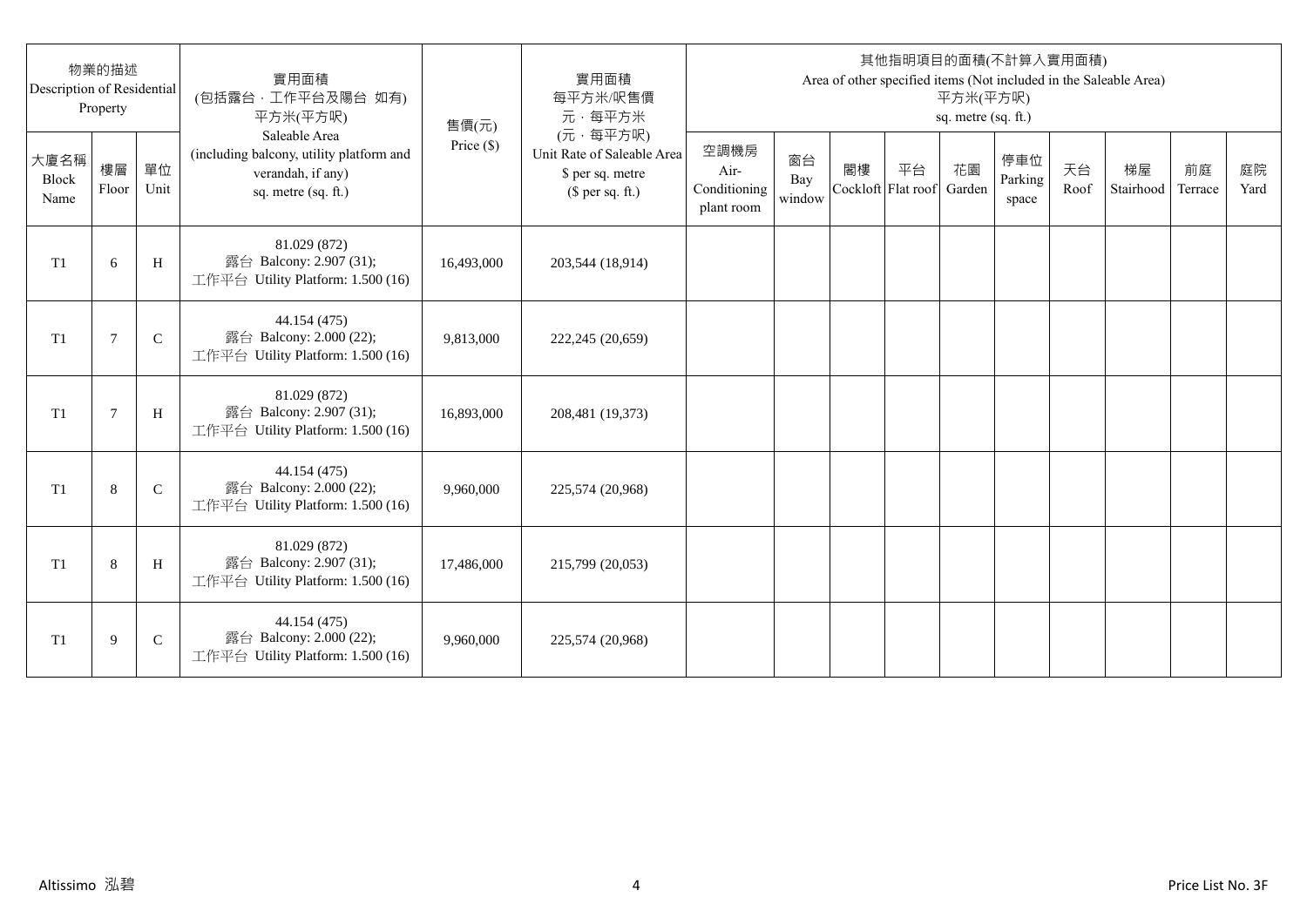| Description of Residential | 物業的描述<br>Property |              | 實用面積<br>(包括露台,工作平台及陽台 如有)<br>平方米(平方呎)                                                                 | 售價(元)      | 實用面積<br>每平方米/呎售價<br>元·每平方米                                                     |                                            |                     |                          |    | 平方米(平方呎)<br>sq. metre (sq. ft.) | 其他指明項目的面積(不計算入實用面積)     |            | Area of other specified items (Not included in the Saleable Area) |               |            |
|----------------------------|-------------------|--------------|-------------------------------------------------------------------------------------------------------|------------|--------------------------------------------------------------------------------|--------------------------------------------|---------------------|--------------------------|----|---------------------------------|-------------------------|------------|-------------------------------------------------------------------|---------------|------------|
| 大廈名稱<br>Block<br>Name      | 樓層<br>Floor       | 單位<br>Unit   | Saleable Area<br>(including balcony, utility platform and<br>verandah, if any)<br>sq. metre (sq. ft.) | Price (\$) | (元·每平方呎)<br>Unit Rate of Saleable Area<br>\$ per sq. metre<br>$$$ per sq. ft.) | 空調機房<br>Air-<br>Conditioning<br>plant room | 窗台<br>Bay<br>window | 閣樓<br>Cockloft Flat roof | 平台 | 花園<br>Garden                    | 停車位<br>Parking<br>space | 天台<br>Roof | 梯屋<br>Stairhood                                                   | 前庭<br>Terrace | 庭院<br>Yard |
| T <sub>1</sub>             | 9                 | H            | 81.029 (872)<br>露台 Balcony: 2.907 (31);<br>工作平台 Utility Platform: 1.500 (16)                          | 17,486,000 | 215,799 (20,053)                                                               |                                            |                     |                          |    |                                 |                         |            |                                                                   |               |            |
| T <sub>1</sub>             | 10                | $\mathsf{C}$ | 44.154 (475)<br>露台 Balcony: 2.000 (22);<br>工作平台 Utility Platform: 1.500 (16)                          | 10,055,000 | 227,726 (21,168)                                                               |                                            |                     |                          |    |                                 |                         |            |                                                                   |               |            |
| T1                         | 10                | H            | 81.029 (872)<br>露台 Balcony: 2.907 (31);<br>工作平台 Utility Platform: 1.500 (16)                          | 17,545,000 | 216,527 (20,120)                                                               |                                            |                     |                          |    |                                 |                         |            |                                                                   |               |            |
| T1                         | 11                | $\mathbf C$  | 44.154 (475)<br>露台 Balcony: 2.000 (22);<br>工作平台 Utility Platform: 1.500 (16)                          | 10,199,000 | 230,987 (21,472)                                                               |                                            |                     |                          |    |                                 |                         |            |                                                                   |               |            |
| T1                         | -11               | H            | 81.029 (872)<br>露台 Balcony: 2.907 (31);<br>工作平台 Utility Platform: 1.500 (16)                          | 17,705,000 | 218,502 (20,304)                                                               |                                            |                     |                          |    |                                 |                         |            |                                                                   |               |            |
| T <sub>1</sub>             | 12                | $\mathsf{C}$ | 44.154 (475)<br>露台 Balcony: 2.000 (22);<br>工作平台 Utility Platform: 1.500 (16)                          | 10,448,000 | 236,626 (21,996)                                                               |                                            |                     |                          |    |                                 |                         |            |                                                                   |               |            |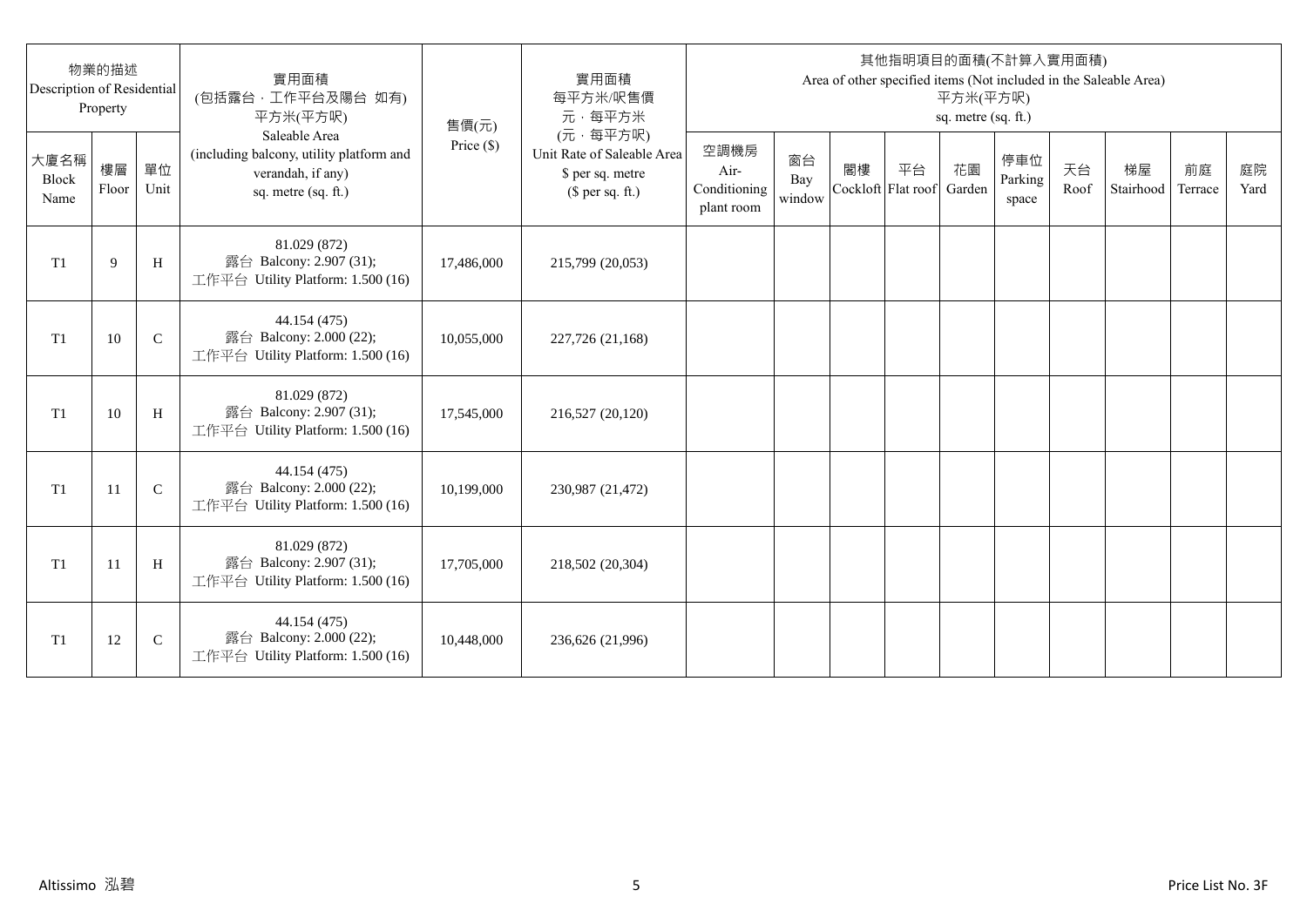| Description of Residential | 物業的描述<br>Property |               | 實用面積<br>(包括露台,工作平台及陽台 如有)<br>平方米(平方呎)                                                                 | 售價(元)      | 實用面積<br>每平方米/呎售價<br>元·每平方米                                                     |                                            |                     |    |                          | 平方米(平方呎)<br>sq. metre (sq. ft.) | 其他指明項目的面積(不計算入實用面積)     |            | Area of other specified items (Not included in the Saleable Area) |               |            |
|----------------------------|-------------------|---------------|-------------------------------------------------------------------------------------------------------|------------|--------------------------------------------------------------------------------|--------------------------------------------|---------------------|----|--------------------------|---------------------------------|-------------------------|------------|-------------------------------------------------------------------|---------------|------------|
| 大廈名稱<br>Block<br>Name      | 樓層<br>Floor       | 單位<br>Unit    | Saleable Area<br>(including balcony, utility platform and<br>verandah, if any)<br>sq. metre (sq. ft.) | Price (\$) | (元·每平方呎)<br>Unit Rate of Saleable Area<br>\$ per sq. metre<br>$$$ per sq. ft.) | 空調機房<br>Air-<br>Conditioning<br>plant room | 窗台<br>Bay<br>window | 閣樓 | 平台<br>Cockloft Flat roof | 花園<br>Garden                    | 停車位<br>Parking<br>space | 天台<br>Roof | 梯屋<br>Stairhood                                                   | 前庭<br>Terrace | 庭院<br>Yard |
| T1                         | 12                | H             | 81.029 (872)<br>露台 Balcony: 2.907 (31);<br>工作平台 Utility Platform: 1.500 (16)                          | 17,956,000 | 221,600 (20,592)                                                               |                                            |                     |    |                          |                                 |                         |            |                                                                   |               |            |
| T1                         | 15                | $\mathcal{C}$ | 44.154 (475)<br>露台 Balcony: 2.000 (22);<br>工作平台 Utility Platform: 1.500 (16)                          | 10,644,000 | 241,065 (22,408)                                                               |                                            |                     |    |                          |                                 |                         |            |                                                                   |               |            |
| T1                         | 15                | H             | 81.029 (872)<br>露台 Balcony: 2.907 (31);<br>工作平台 Utility Platform: 1.500 (16)                          | 18,293,000 | 225,759 (20,978)                                                               |                                            |                     |    |                          |                                 |                         |            |                                                                   |               |            |
| T <sub>2</sub>             | 3                 | A             | 81.620 (879)<br>露台 Balcony: 2.931 (32);<br>工作平台 Utility Platform: 1.500 (16)                          | 16,089,000 | 197, 121 (18, 304)                                                             |                                            |                     |    |                          |                                 |                         |            |                                                                   |               |            |
| T <sub>2</sub>             | 5                 | A             | 81.620 (879)<br>露台 Balcony: 2.931 (32);<br>工作平台 Utility Platform: 1.500 (16)                          | 16,293,000 | 199,620 (18,536)                                                               |                                            |                     |    |                          |                                 |                         |            |                                                                   |               |            |
| T <sub>3</sub>             |                   | A             | 76.972 (829)<br>露台 Balcony: 2.770 (30);<br>工作平台 Utility Platform: 1.500 (16)                          | 15,754,000 | 204,672 (19,004)                                                               |                                            |                     |    |                          |                                 |                         |            |                                                                   |               |            |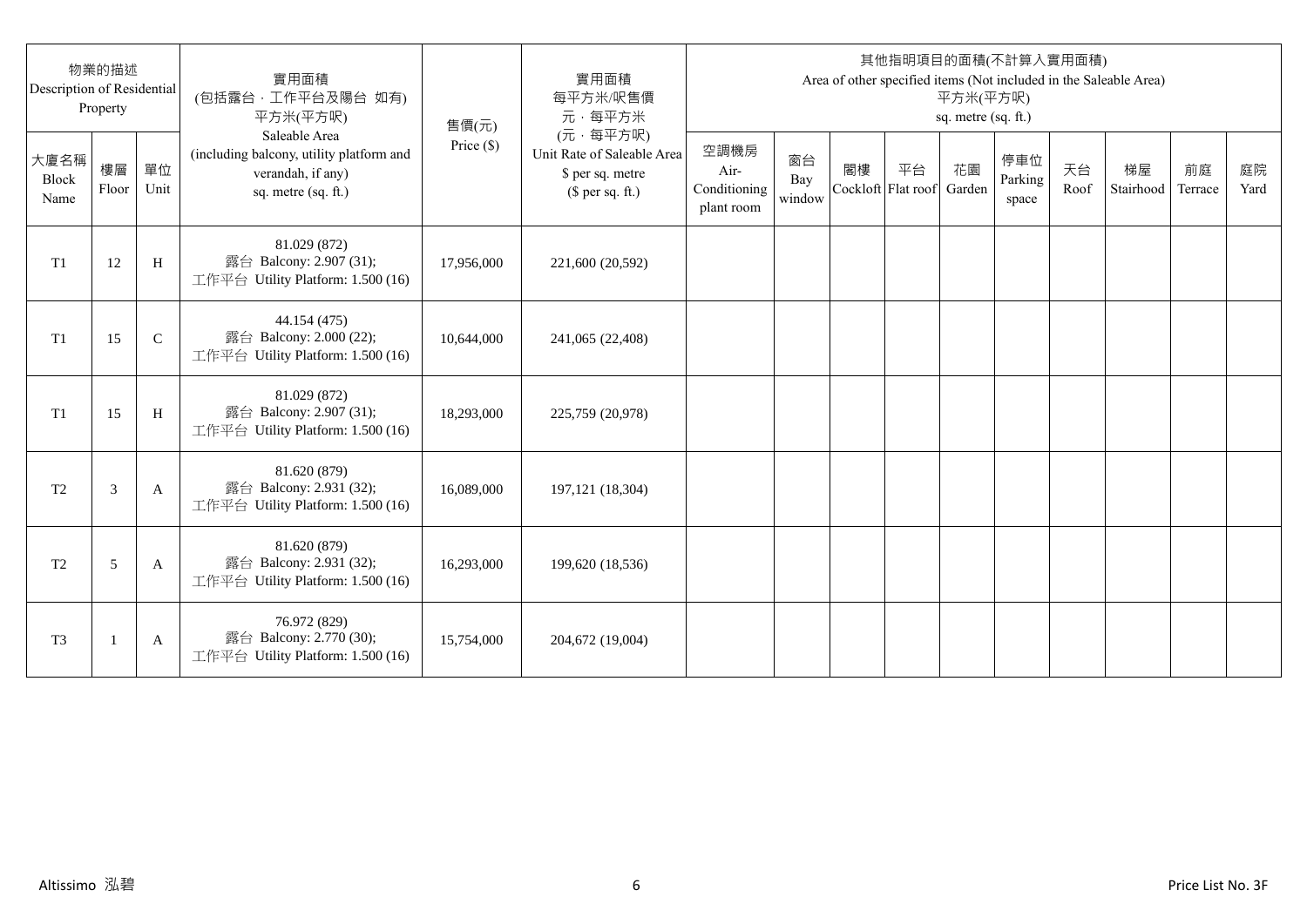| Description of Residential | 物業的描述<br>Property |              | 實用面積<br>(包括露台,工作平台及陽台 如有)<br>平方米(平方呎)                                                                 | 售價(元)      | 實用面積<br>每平方米/呎售價<br>元·每平方米                                                     |                                            |                     |    |                          | 平方米(平方呎)<br>sq. metre (sq. ft.) | 其他指明項目的面積(不計算入實用面積)     |            | Area of other specified items (Not included in the Saleable Area) |               |            |
|----------------------------|-------------------|--------------|-------------------------------------------------------------------------------------------------------|------------|--------------------------------------------------------------------------------|--------------------------------------------|---------------------|----|--------------------------|---------------------------------|-------------------------|------------|-------------------------------------------------------------------|---------------|------------|
| 大廈名稱<br>Block<br>Name      | 樓層<br>Floor       | 單位<br>Unit   | Saleable Area<br>(including balcony, utility platform and<br>verandah, if any)<br>sq. metre (sq. ft.) | Price (\$) | (元·每平方呎)<br>Unit Rate of Saleable Area<br>\$ per sq. metre<br>$$$ per sq. ft.) | 空調機房<br>Air-<br>Conditioning<br>plant room | 窗台<br>Bay<br>window | 閣樓 | 平台<br>Cockloft Flat roof | 花園<br>Garden                    | 停車位<br>Parking<br>space | 天台<br>Roof | 梯屋<br>Stairhood                                                   | 前庭<br>Terrace | 庭院<br>Yard |
| T <sub>3</sub>             | $\mathbf{1}$      | $\mathsf{C}$ | 81.348 (876)<br>露台 Balcony: 2.898 (31);<br>工作平台 Utility Platform: 1.500 (16)                          | 15,757,000 | 193,699 (17,987)                                                               |                                            |                     |    | 4.411<br>(47)            |                                 |                         |            |                                                                   |               |            |
| T <sub>3</sub>             | $\overline{c}$    | A            | 76.972 (829)<br>露台 Balcony: 2.770 (30);<br>工作平台 Utility Platform: 1.500 (16)                          | 15,785,000 | 205,075 (19,041)                                                               |                                            |                     |    |                          |                                 |                         |            |                                                                   |               |            |
| T <sub>3</sub>             | $\mathbf{2}$      | $\mathsf{C}$ | 81.348 (876)<br>露台 Balcony: 2.898 (31);<br>工作平台 Utility Platform: 1.500 (16)                          | 15,788,000 | 194,080 (18,023)                                                               |                                            |                     |    |                          |                                 |                         |            |                                                                   |               |            |
| T <sub>3</sub>             | 3                 | $\mathsf{C}$ | 81.348 (876)<br>露台 Balcony: 2.898 (31);<br>工作平台 Utility Platform: 1.500 (16)                          | 15,990,000 | 196,563 (18,253)                                                               |                                            |                     |    |                          |                                 |                         |            |                                                                   |               |            |
| T <sub>3</sub>             | 5                 | $\mathsf{C}$ | 81.348 (876)<br>露台 Balcony: 2.898 (31);<br>工作平台 Utility Platform: 1.500 (16)                          | 16,295,000 | 200,312 (18,602)                                                               |                                            |                     |    |                          |                                 |                         |            |                                                                   |               |            |
| T <sub>3</sub>             | 6                 | $\mathsf{C}$ | 81.348 (876)<br>露台 Balcony: 2.898 (31);<br>工作平台 Utility Platform: 1.500 (16)                          | 16,631,000 | 204,443 (18,985)                                                               |                                            |                     |    |                          |                                 |                         |            |                                                                   |               |            |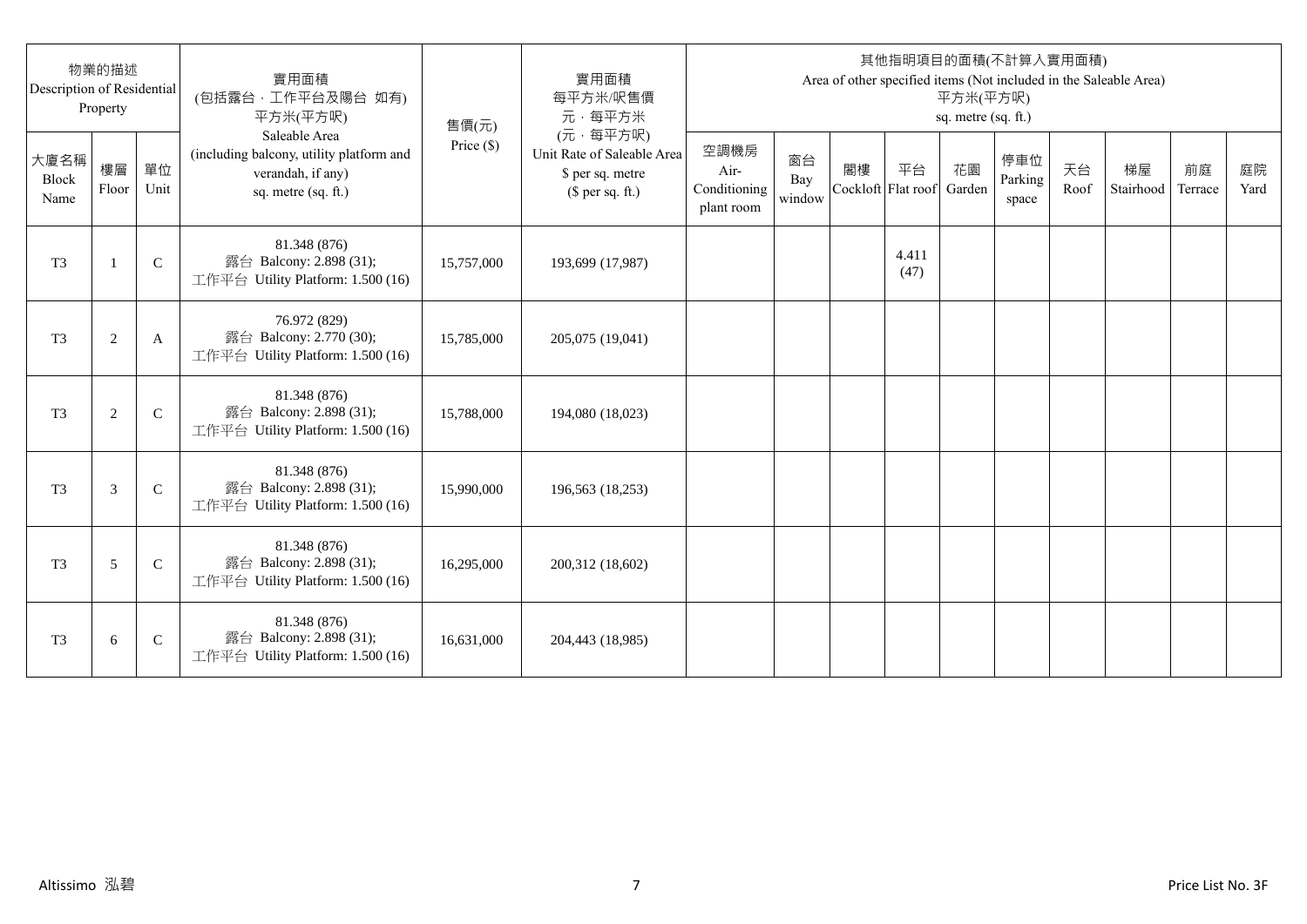| Description of Residential | 物業的描述<br>Property |              | 實用面積<br>(包括露台,工作平台及陽台 如有)<br>平方米(平方呎)                                                                 | 售價(元)        | 實用面積<br>每平方米/呎售價<br>元·每平方米                                                     |                                            |                     |                          |    | 平方米(平方呎)<br>sq. metre (sq. ft.) | 其他指明項目的面積(不計算入實用面積)     |            | Area of other specified items (Not included in the Saleable Area) |               |            |
|----------------------------|-------------------|--------------|-------------------------------------------------------------------------------------------------------|--------------|--------------------------------------------------------------------------------|--------------------------------------------|---------------------|--------------------------|----|---------------------------------|-------------------------|------------|-------------------------------------------------------------------|---------------|------------|
| 大廈名稱<br>Block<br>Name      | 樓層<br>Floor       | 單位<br>Unit   | Saleable Area<br>(including balcony, utility platform and<br>verandah, if any)<br>sq. metre (sq. ft.) | Price $(\$)$ | (元·每平方呎)<br>Unit Rate of Saleable Area<br>\$ per sq. metre<br>$$$ per sq. ft.) | 空調機房<br>Air-<br>Conditioning<br>plant room | 窗台<br>Bay<br>window | 閣樓<br>Cockloft Flat roof | 平台 | 花園<br>Garden                    | 停車位<br>Parking<br>space | 天台<br>Roof | 梯屋<br>Stairhood                                                   | 前庭<br>Terrace | 庭院<br>Yard |
| T <sub>3</sub>             | 7                 | $\mathsf{C}$ | 81.348 (876)<br>露台 Balcony: 2.898 (31);<br>工作平台 Utility Platform: 1.500 (16)                          | 17,554,000   | 215,789 (20,039)                                                               |                                            |                     |                          |    |                                 |                         |            |                                                                   |               |            |
| T <sub>5</sub>             | -1                | A            | 79.371 (854)<br>露台 Balcony: 2.851 (31);<br>工作平台 Utility Platform: 1.500 (16)                          | 14,591,000   | 183,833 (17,085)                                                               |                                            |                     |                          |    |                                 |                         |            |                                                                   |               |            |
| H17-H18                    | $\mathbf{1}$      | $H17-B$      | 25.446 (274)<br>露台 Balcony: 2.000 (22);<br>工作平台 Utility Platform: 0.000 (0)                           | 6,565,000    | 257,997 (23,960)                                                               |                                            |                     |                          |    |                                 |                         |            |                                                                   |               |            |
| H17-H18                    | 2                 | $H17-A$      | 45.396 (489)<br>露台 Balcony: 2.000 (22);<br>工作平台 Utility Platform: 0.000 (0)                           | 9,785,000    | 215,548 (20,010)                                                               |                                            |                     |                          |    |                                 |                         |            |                                                                   |               |            |
| H17-H18                    | 2                 | $H17-B$      | 25.446 (274)<br>露台 Balcony: 2.000 (22);<br>工作平台 Utility Platform: 0.000 (0)                           | 6,635,000    | 260,748 (24,215)                                                               |                                            |                     |                          |    |                                 |                         |            |                                                                   |               |            |
| H17-H18                    | 3                 | $H17-A$      | 45.396 (489)<br>露台 Balcony: 2.000 (22);<br>工作平台 Utility Platform: 0.000 (0)                           | 9,805,000    | 215,988 (20,051)                                                               |                                            |                     |                          |    |                                 |                         |            |                                                                   |               |            |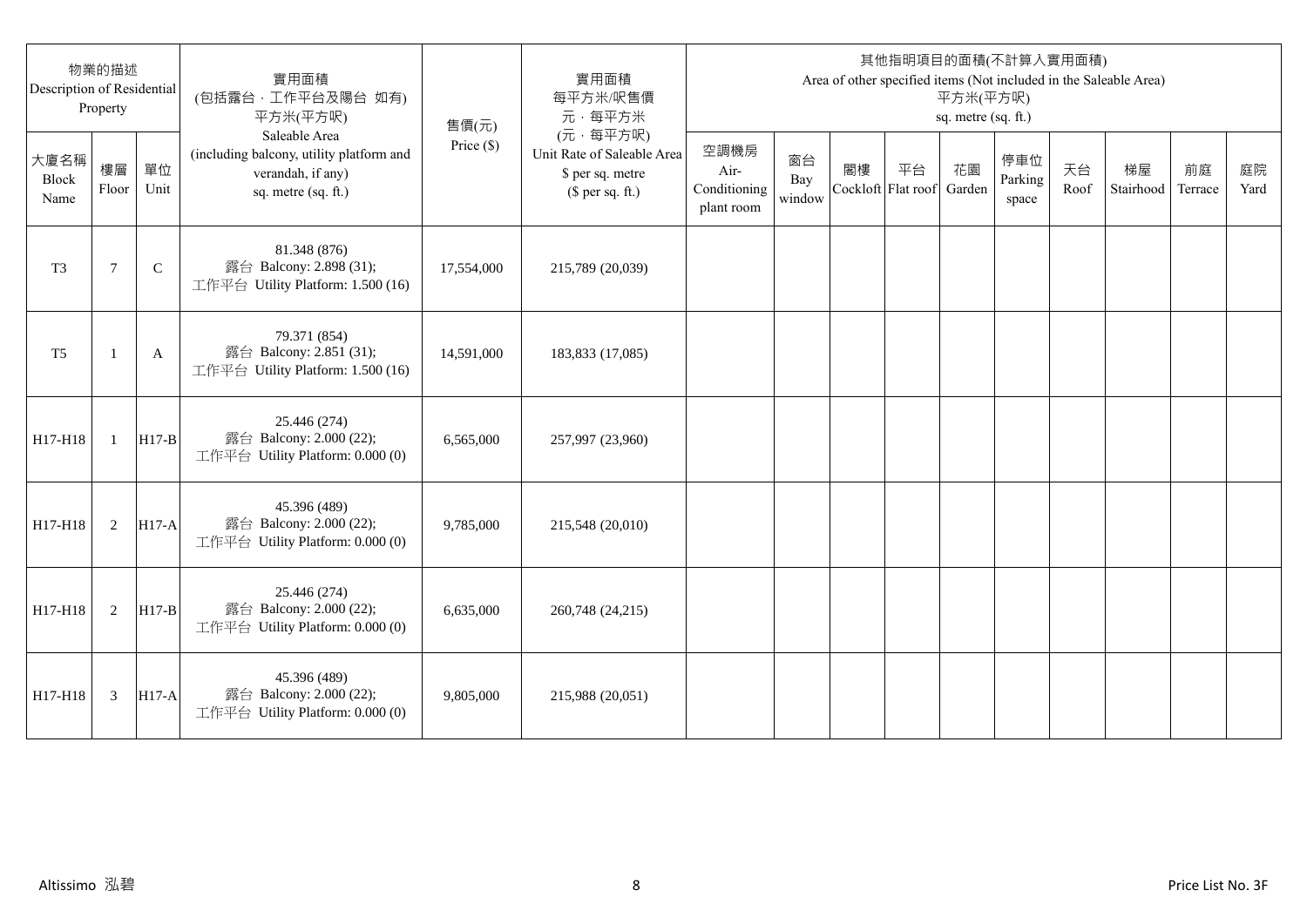| Description of Residential | 物業的描述<br>Property |            | 實用面積<br>(包括露台,工作平台及陽台 如有)<br>平方米(平方呎)                                                                 | 售價(元)        | 實用面積<br>每平方米/呎售價<br>元·每平方米                                                     |                                            |                     |                          |    | 平方米(平方呎)<br>sq. metre (sq. ft.) | 其他指明項目的面積(不計算入實用面積)     |            | Area of other specified items (Not included in the Saleable Area) |               |            |
|----------------------------|-------------------|------------|-------------------------------------------------------------------------------------------------------|--------------|--------------------------------------------------------------------------------|--------------------------------------------|---------------------|--------------------------|----|---------------------------------|-------------------------|------------|-------------------------------------------------------------------|---------------|------------|
| 大廈名稱<br>Block<br>Name      | 樓層<br>Floor       | 單位<br>Unit | Saleable Area<br>(including balcony, utility platform and<br>verandah, if any)<br>sq. metre (sq. ft.) | Price $(\$)$ | (元·每平方呎)<br>Unit Rate of Saleable Area<br>\$ per sq. metre<br>$$$ per sq. ft.) | 空調機房<br>Air-<br>Conditioning<br>plant room | 窗台<br>Bay<br>window | 閣樓<br>Cockloft Flat roof | 平台 | 花園<br>Garden                    | 停車位<br>Parking<br>space | 天台<br>Roof | 梯屋<br>Stairhood                                                   | 前庭<br>Terrace | 庭院<br>Yard |
| H17-H18                    | $\mathfrak{Z}$    | $H17-B$    | 25.446 (274)<br>露台 Balcony: 2.000 (22);<br>工作平台 Utility Platform: 0.000 (0)                           | 6,704,000    | 263,460 (24,467)                                                               |                                            |                     |                          |    |                                 |                         |            |                                                                   |               |            |
| H17-H18                    | $\mathbf{1}$      | $H18-B$    | 25.159 (271)<br>露台 Balcony: 2.000 (22);<br>工作平台 Utility Platform: 0.000 (0)                           | 6,497,000    | 258,238 (23,974)                                                               |                                            |                     |                          |    |                                 |                         |            |                                                                   |               |            |
| H17-H18                    | 2                 | H18-A      | 43.710 (470)<br>露台 Balcony: 2.000 (22);<br>工作平台 Utility Platform: 0.000 (0)                           | 9.406.000    | 215,191 (20,013)                                                               |                                            |                     |                          |    |                                 |                         |            |                                                                   |               |            |
| H17-H18                    | 2                 | $H18-B$    | 25.159 (271)<br>露台 Balcony: 2.000 (22);<br>工作平台 Utility Platform: 0.000 (0)                           | 6,565,000    | 260,940 (24,225)                                                               |                                            |                     |                          |    |                                 |                         |            |                                                                   |               |            |
| H17-H18                    | 3                 | $H18-A$    | 43.710 (470)<br>露台 Balcony: 2.000 (22);<br>工作平台 Utility Platform: 0.000 (0)                           | 9,423,000    | 215,580 (20,049)                                                               |                                            |                     |                          |    |                                 |                         |            |                                                                   |               |            |
| H17-H18                    | 3                 | $H18-B$    | 25.159 (271)<br>露台 Balcony: 2.000 (22);<br>工作平台 Utility Platform: 0.000 (0)                           | 6,636,000    | 263,762 (24,487)                                                               |                                            |                     |                          |    |                                 |                         |            |                                                                   |               |            |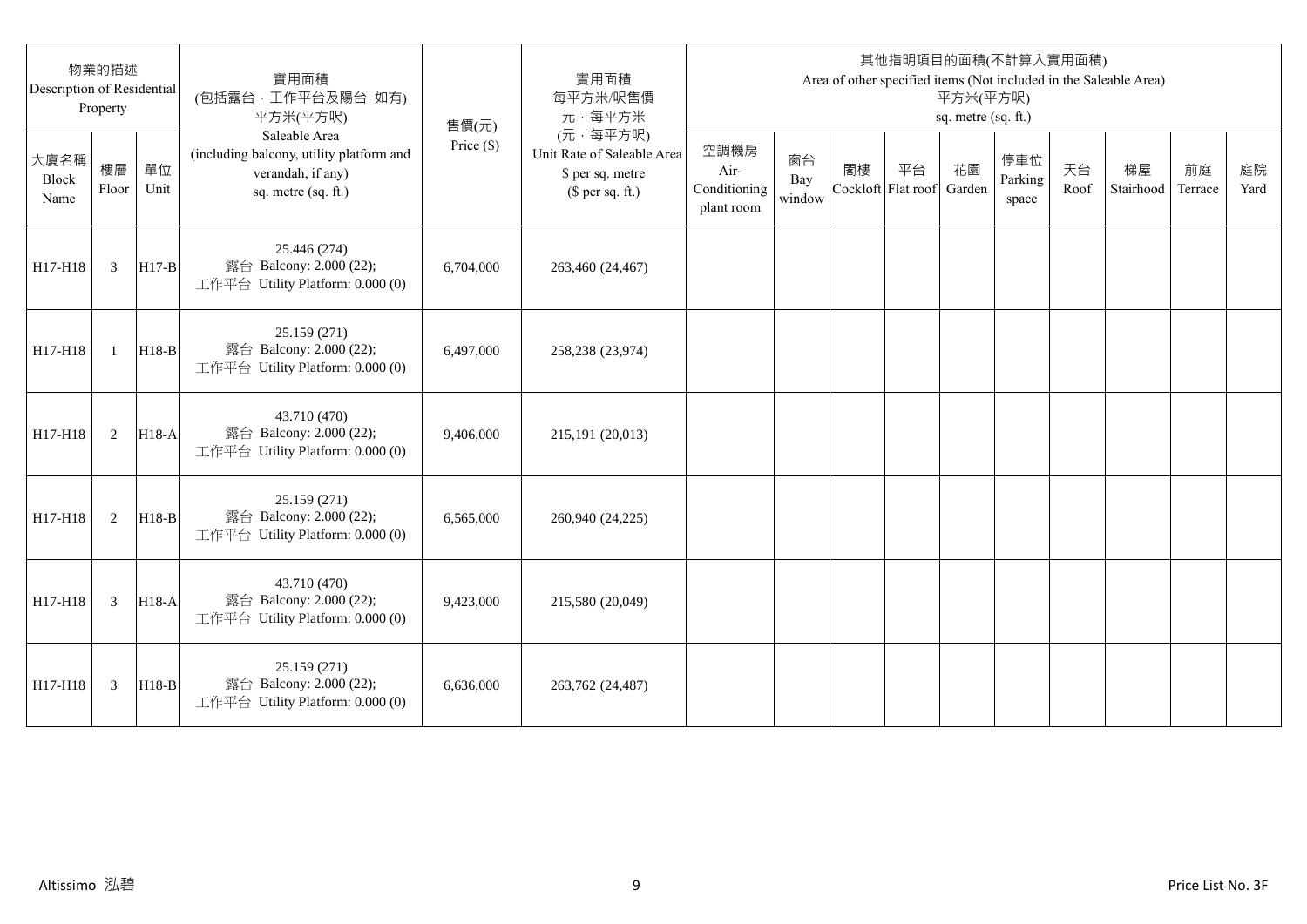| Description of Residential | 物業的描述<br>Property |            | 實用面積<br>(包括露台,工作平台及陽台 如有)<br>平方米(平方呎)                                                                 | 售價(元)        | 實用面積<br>每平方米/呎售價<br>元·每平方米                                                     |                                            |                     |    |                          | 平方米(平方呎)<br>sq. metre (sq. ft.) | 其他指明項目的面積(不計算入實用面積)     |            | Area of other specified items (Not included in the Saleable Area) |               |            |
|----------------------------|-------------------|------------|-------------------------------------------------------------------------------------------------------|--------------|--------------------------------------------------------------------------------|--------------------------------------------|---------------------|----|--------------------------|---------------------------------|-------------------------|------------|-------------------------------------------------------------------|---------------|------------|
| 大廈名稱<br>Block<br>Name      | 樓層<br>Floor       | 單位<br>Unit | Saleable Area<br>(including balcony, utility platform and<br>verandah, if any)<br>sq. metre (sq. ft.) | Price $(\$)$ | (元·每平方呎)<br>Unit Rate of Saleable Area<br>\$ per sq. metre<br>$$$ per sq. ft.) | 空調機房<br>Air-<br>Conditioning<br>plant room | 窗台<br>Bay<br>window | 閣樓 | 平台<br>Cockloft Flat roof | 花園<br>Garden                    | 停車位<br>Parking<br>space | 天台<br>Roof | 梯屋<br>Stairhood                                                   | 前庭<br>Terrace | 庭院<br>Yard |
| H19-H20                    | $\mathbf{1}$      | $H19-B$    | 25.202 (271)<br>露台 Balcony: 2.000 (22);<br>工作平台 Utility Platform: 0.000 (0)                           | 6,497,000    | 257,797 (23,974)                                                               |                                            |                     |    |                          |                                 |                         |            |                                                                   |               |            |
| H19-H20                    | 2                 | $H19-A$    | 45.052 (485)<br>露台 Balcony: 2.000 (22);<br>工作平台 Utility Platform: 0.000 (0)                           | 9,705,000    | 215,418 (20,010)                                                               |                                            |                     |    |                          |                                 |                         |            |                                                                   |               |            |
| H19-H20                    | 2                 | $H19-B$    | 25.202 (271)<br>露台 Balcony: 2.000 (22);<br>工作平台 Utility Platform: 0.000 (0)                           | 6.565.000    | 260,495 (24,225)                                                               |                                            |                     |    |                          |                                 |                         |            |                                                                   |               |            |
| H19-H20                    | 3                 | $H19-A$    | 45.052 (485)<br>露台 Balcony: 2.000 (22);<br>工作平台 Utility Platform: 0.000 (0)                           | 9,724,000    | 215,839 (20,049)                                                               |                                            |                     |    |                          |                                 |                         |            |                                                                   |               |            |
| H19-H20                    | 3                 | $H19-B$    | 25.202 (271)<br>露台 Balcony: 2.000 (22);<br>工作平台 Utility Platform: 0.000 (0)                           | 6,636,000    | 263,312 (24,487)                                                               |                                            |                     |    |                          |                                 |                         |            |                                                                   |               |            |
| H19-H20                    | 1                 | $H20-B$    | 25.458 (274)<br>露台 Balcony: 2.000 (22);<br>工作平台 Utility Platform: 0.000 (0)                           | 6,565,000    | 257,876 (23,960)                                                               |                                            |                     |    |                          |                                 |                         |            |                                                                   |               |            |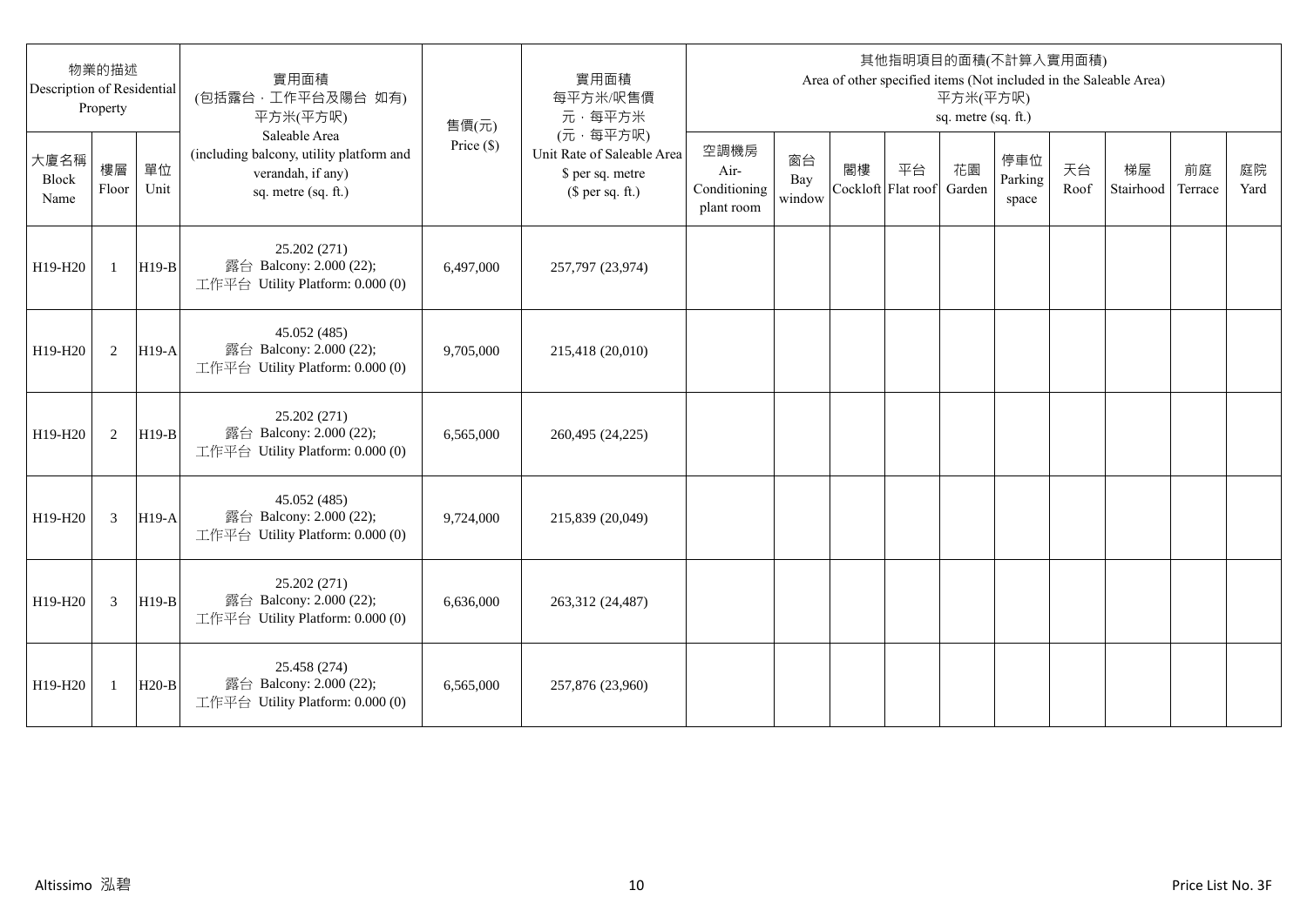| 物業的描述<br>Description of Residential<br>Property |                |            | 實用面積<br>(包括露台,工作平台及陽台 如有)<br>平方米(平方呎)                                                                 | 售價(元)        | 實用面積<br>每平方米/呎售價<br>元·每平方米                                                     | 其他指明項目的面積(不計算入實用面積)<br>Area of other specified items (Not included in the Saleable Area)<br>平方米(平方呎)<br>sq. metre (sq. ft.) |                     |                          |    |              |                         |            |                 |               |            |
|-------------------------------------------------|----------------|------------|-------------------------------------------------------------------------------------------------------|--------------|--------------------------------------------------------------------------------|-----------------------------------------------------------------------------------------------------------------------------|---------------------|--------------------------|----|--------------|-------------------------|------------|-----------------|---------------|------------|
| 大廈名稱<br>Block<br>Name                           | 樓層<br>Floor    | 單位<br>Unit | Saleable Area<br>(including balcony, utility platform and<br>verandah, if any)<br>sq. metre (sq. ft.) | Price $(\$)$ | (元·每平方呎)<br>Unit Rate of Saleable Area<br>\$ per sq. metre<br>$$$ per sq. ft.) | 空調機房<br>Air-<br>Conditioning<br>plant room                                                                                  | 窗台<br>Bay<br>window | 閣樓<br>Cockloft Flat roof | 平台 | 花園<br>Garden | 停車位<br>Parking<br>space | 天台<br>Roof | 梯屋<br>Stairhood | 前庭<br>Terrace | 庭院<br>Yard |
| H19-H20                                         | 2              | $H20-A$    | 44.290 (477)<br>露台 Balcony: 2.000 (22);<br>工作平台 Utility Platform: 0.000 (0)                           | 9,545,000    | 215,511 (20,010)                                                               |                                                                                                                             |                     |                          |    |              |                         |            |                 |               |            |
| H19-H20                                         | 2              | $H20-B$    | 25.458 (274)<br>露台 Balcony: 2.000 (22);<br>工作平台 Utility Platform: 0.000 (0)                           | 6,635,000    | 260,625 (24,215)                                                               |                                                                                                                             |                     |                          |    |              |                         |            |                 |               |            |
| H19-H20                                         | 3              | $H20-A$    | 44.290 (477)<br>露台 Balcony: 2.000 (22);<br>工作平台 Utility Platform: 0.000 (0)                           | 9,564,000    | 215,940 (20,050)                                                               |                                                                                                                             |                     |                          |    |              |                         |            |                 |               |            |
| H19-H20                                         | $\overline{3}$ | $H20-B$    | 25.458 (274)<br>露台 Balcony: 2.000 (22);<br>工作平台 Utility Platform: 0.000 (0)                           | 6,704,000    | 263,336 (24,467)                                                               |                                                                                                                             |                     |                          |    |              |                         |            |                 |               |            |
| H21                                             | $\mathbf{1}$   | $H21-B$    | 26.683 (287)<br>露台 Balcony: 2.000 (22);<br>工作平台 Utility Platform: 0.000 (0)                           | 6,761,000    | 253,382 (23,557)                                                               |                                                                                                                             |                     |                          |    |              |                         |            |                 |               |            |
| H21                                             | 2              | $H21-A$    | 53.753 (579)<br>露台 Balcony: 2.000 (22);<br>工作平台 Utility Platform: 0.000 (0)                           | 11,816,000   | 219,820 (20,408)                                                               |                                                                                                                             |                     |                          |    |              |                         |            |                 |               |            |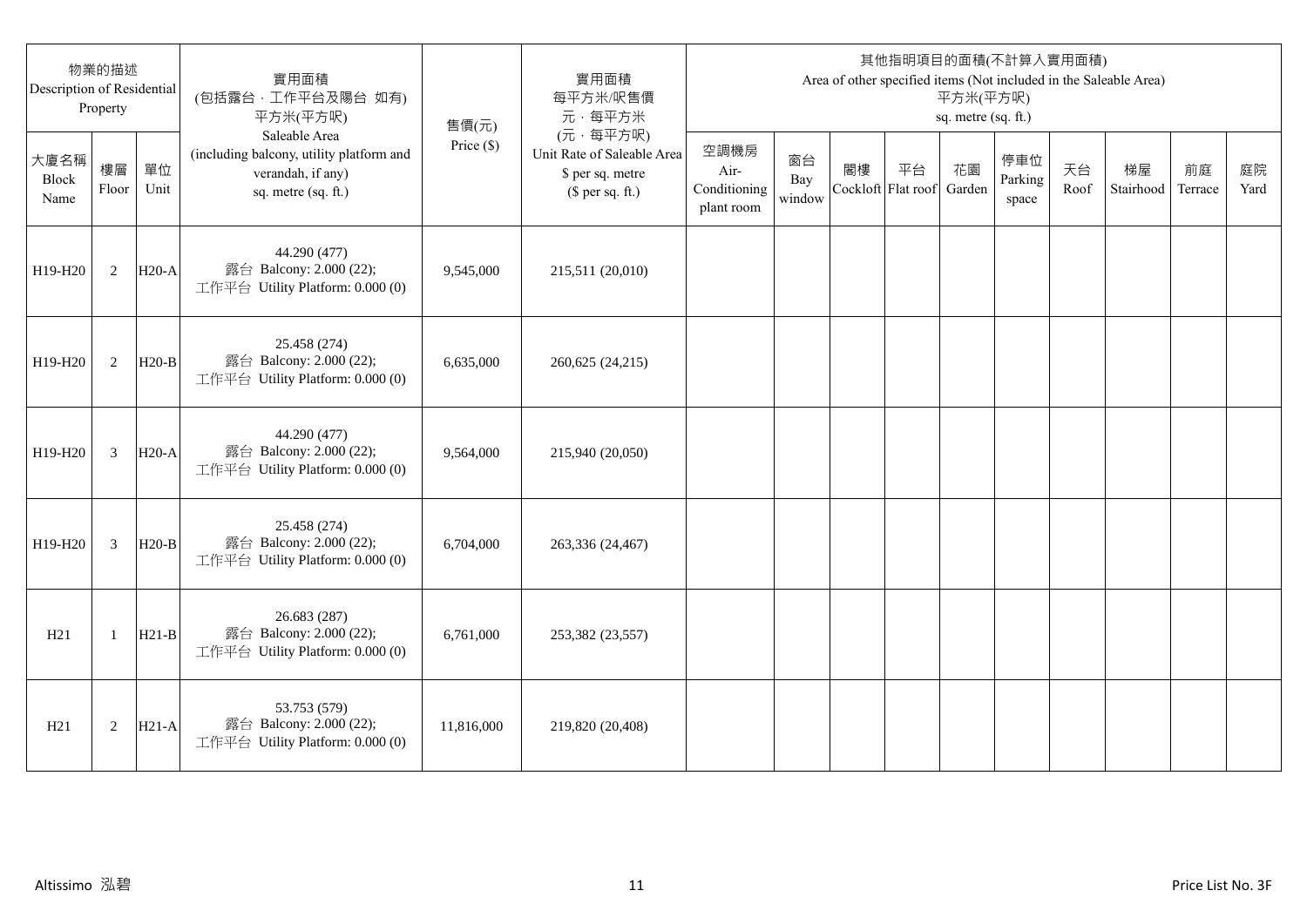| 物業的描述<br>Description of Residential<br>Property |             |            | 實用面積<br>(包括露台·工作平台及陽台 如有)<br>平方米(平方呎)                                                                 | 售價(元)        | 實用面積<br>每平方米/呎售價<br>元·每平方米                                                     | 其他指明項目的面積(不計算入實用面積)<br>Area of other specified items (Not included in the Saleable Area)<br>平方米(平方呎)<br>sq. metre (sq. ft.) |                     |    |                                 |    |                         |            |                 |               |            |
|-------------------------------------------------|-------------|------------|-------------------------------------------------------------------------------------------------------|--------------|--------------------------------------------------------------------------------|-----------------------------------------------------------------------------------------------------------------------------|---------------------|----|---------------------------------|----|-------------------------|------------|-----------------|---------------|------------|
| 大廈名稱<br>Block<br>Name                           | 樓層<br>Floor | 單位<br>Unit | Saleable Area<br>(including balcony, utility platform and<br>verandah, if any)<br>sq. metre (sq. ft.) | Price $(\$)$ | (元·每平方呎)<br>Unit Rate of Saleable Area<br>\$ per sq. metre<br>$$$ per sq. ft.) | 空調機房<br>Air-<br>Conditioning<br>plant room                                                                                  | 窗台<br>Bay<br>window | 閣樓 | 平台<br>Cockloft Flat roof Garden | 花園 | 停車位<br>Parking<br>space | 天台<br>Roof | 梯屋<br>Stairhood | 前庭<br>Terrace | 庭院<br>Yard |
| H21                                             | 2           | $H21-B$    | 26.683 (287)<br>露台 Balcony: 2.000 (22);<br>工作平台 Utility Platform: $0.000(0)$                          | 6,775,000    | 253,907 (23,606)                                                               |                                                                                                                             |                     |    |                                 |    |                         |            |                 |               |            |
| H21                                             | 3           | $H21-A$    | 53.753 (579)<br>露台 Balcony: 2.000 (22);<br>工作平台 Utility Platform: 0.000 (0)                           | 11,840,000   | 220,267 (20,449)                                                               |                                                                                                                             |                     |    |                                 |    |                         |            |                 |               |            |
| H21                                             | 3           | $H21-B$    | 26.683 (287)<br>露台 Balcony: 2.000 (22);<br>工作平台 Utility Platform: $0.000(0)$                          | 6,811,000    | 255,256 (23,732)                                                               |                                                                                                                             |                     |    |                                 |    |                         |            |                 |               |            |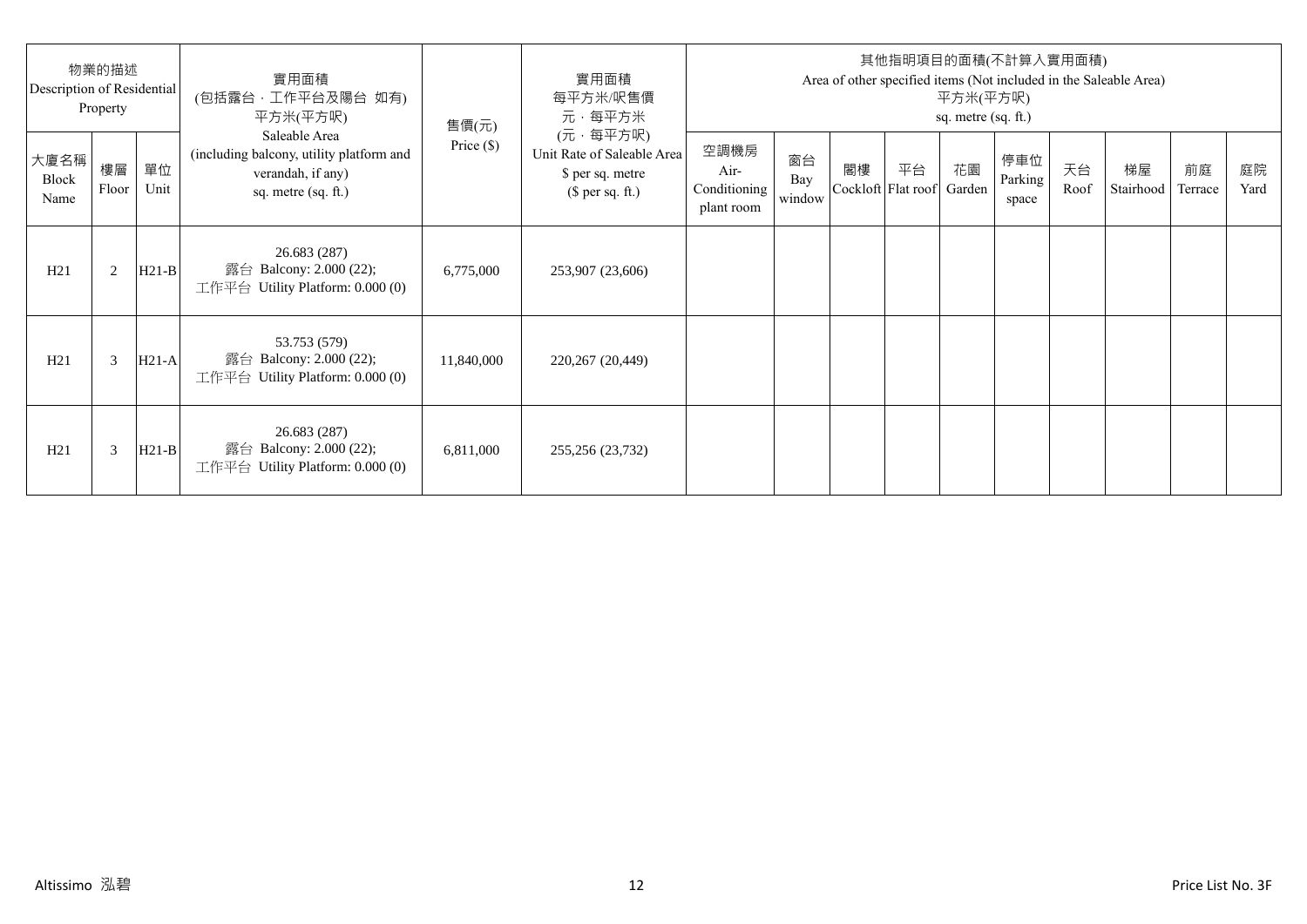### **第三部份:其他資料 Part 3: Other Information**

#### (1) 準買家應參閱發展項目的售樓說明書,以了解該項目的資料。 Prospective purchasers are advised to refer to the sales brochure for the development for information on the development.

#### $(2)$  根據《一手住宅物業銷售條例》第 52(1)條及第 53(2)及(3)條,

According to sections 52(1) and 53(2) and (3) of the Residential Properties (First-hand Sales) Ordinance, –

### 第 52(1) 條 / Section 52(1)

在某人就指明住宅物業與擁有人訂立臨時買賣合約時,該人須向擁有人支付售價的 5%的臨時訂金。

A preliminary deposit of 5% of the purchase price is payable by a person to the owner on entering into a preliminary agreement for sale and purchase in respect of the specified residential property with the owner.

#### 第 53(2) 條 / Section 53(2)

————————————————————<br>如某人於某日期訂立臨時買賣合約,並於該日期後的 5 個工作日內,就有關住宅物業簽立買賣合約,則擁有人必須在該日期後的 8 個工作日內,簽立該買賣合約。 If a person executes an agreement for sale and purchase in respect of the residential property within 5 working days after the date on which the person enters into the preliminary agreement for sale and purchase, the owner must execute the agreement for sale and purchase within 8 working days after that date.

# 第 53(3) 條 / Section 53(3)

如某人於某日期訂立臨時買賣合約時,但沒有於該日期後的 5 個工作日內,就有關住宅物業簽立買賣合約,則 – (i)該臨時合約即告終止;(ii)有關的臨時訂金即予沒收;及 (iii)擁有人

# 不得就該人沒有簽立買賣合約而針對該人提出進一步申索。

If a person does not execute an agreement for sale and purchase in respect of the residential property within 5 working days after the date on which the person enters into the preliminary agreement for sale and purchase-

(i) the preliminary agreement is terminated; (ii) the preliminary deposit is forfeited; and (iii) the owner does not have any further claim against the person for the failure.

# (3) 實用面積及屬該住宅物業其他指明項目的面積是按《一手住宅物業銷售條例》第 8 條及附表二第 2 部的計算得出的。

The saleable area and area of other specified items of the residential property are calculated in accordance with section 8 and Part 2 of Schedule 2 to the Residential Properties(First-hand Sales) Ordinance.

#### $(4)(i)$  註:在第 $(4)$   $(a)$ 段中: 「售價」指本價單第二部份中所列之住宅物業的售價,而「成交金額」指將於臨時合約中訂明的住宅物業的實際售價。因應不同支付條款及/或折扣按售 價計算得出之價目,皆以進位到最接近的千位數作為成交金額。

- (b) 「工作日」按《一手住宅物業銷售條例》第 2(1)條所定義。
- (c) 「臨時合約」指臨時買賣合約。
- Note:  $In (d)$ 「正式合約」指正式買賣合約。
- paragraph  $(4)$ : (a) "price" means the price of the residential property set out in Part 2 of this price list, and "transaction price" means the actual price of the residential property to be set out in PASP. The price obtained after applying the relevant terms of payment and/or applicable discount(s) on the price will be rounded up to the nearest thousand to determine the transaction price.
	- (b) "working day" shall be as defined in section 2(1) of the Residential Properties (First-hand Sales) Ordinance.
	- $(c)$ "PASP" means the Preliminary Agreement for Sale and Purchase.
	- (d) "ASP" means the Agreement for Sale and Purchase.

於簽署臨時合約時,買方須繳付相等於成交金額的 5%作為臨時訂金,請帶備港幣\$100,000 銀行本票以支付部份臨時訂金,抬頭請寫「的近律師行」或"Deacons"。請另備支票以 繳付臨時訂金之餘額。

The purchasers shall pay the preliminary deposit equivalent to 5% of the transaction price upon signing of the PASP. Please bring along a cashiers' order of HK\$100,000 made payable to "Deacons" for payment of part of the preliminary deposit. Please also bring along a cheque for payment of the balance of the preliminary deposit.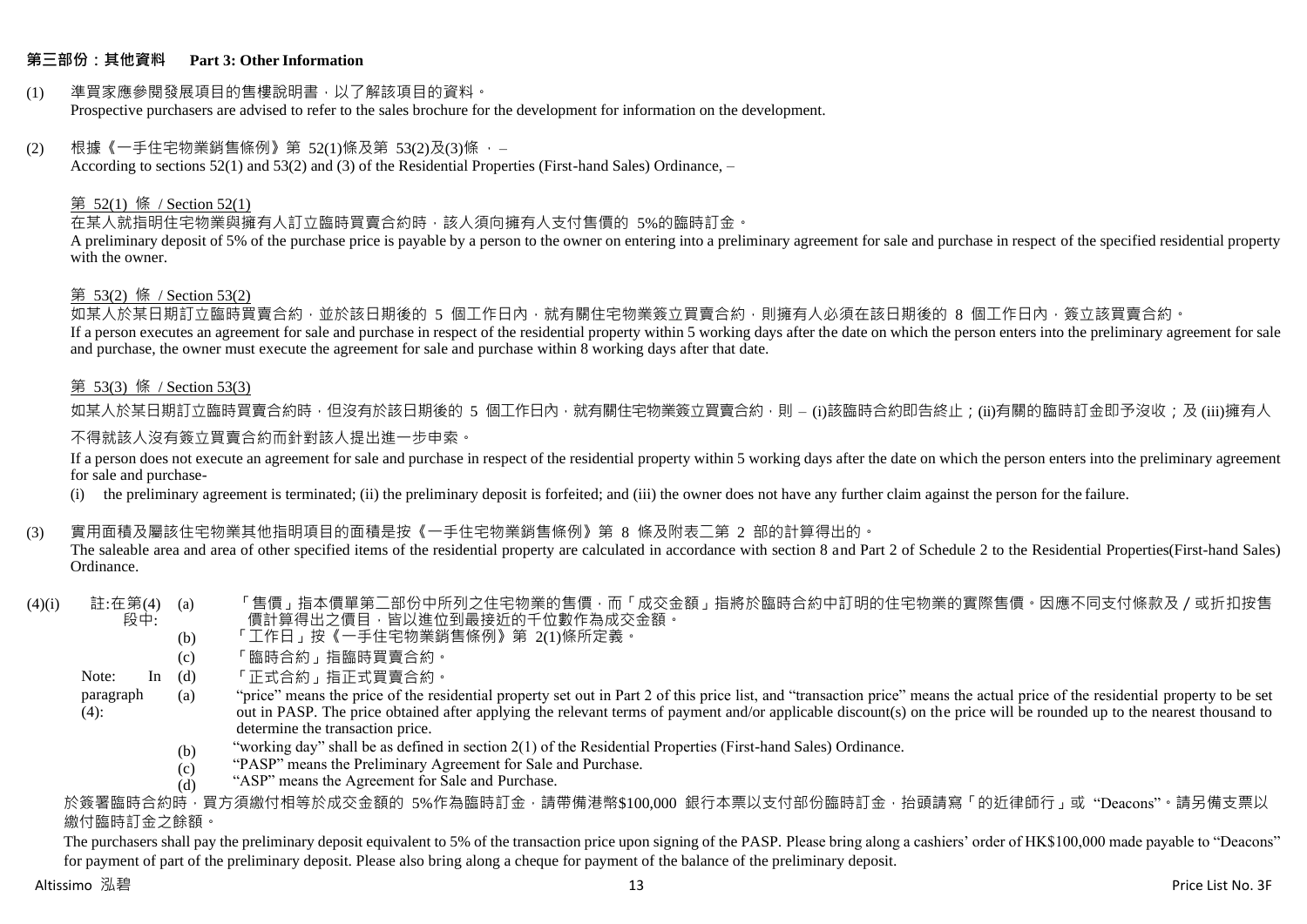### **支付條款 Terms of Payment**

- (A) 120 天現金優惠付款計劃 120-day Cash Payment Plan (照售價減 10%) (10% discount from the price)
	- (1) 買方須於簽署臨時合約時繳付相等於成交金額 5%作為臨時訂金。買方須於簽署臨時合約後 5 個工作日內簽署正式合約。 The purchaser shall pay the preliminary deposit equivalent to 5% of the transaction price upon signing of the PASP. The ASP shall be signed by the purchaser within 5 working days after signing of the PASP.
	- (2) 買方簽署臨時合約後 30 天內再付成交金額 5%作為加付訂金。 A further 5% of the transaction price being further deposit shall be paid by the purchaser within 30 days after signing of the PASP.
	- (3) 成交金額90%即成交金額餘款於買方簽署臨時合約後120 天內或於賣方就其有能力將有關住宅物業有效地轉讓予買方一事向買方發出書面通知的日期後的14 日內由 買方付清,以較早者為準。

90% of the transaction price being balance of the transaction price shall be paid by the purchaser within 120 days after signing of the PASP or within 14 days after the date of written notification to the purchaser that the vendor is in a position validly to assign the relevant residential property to the purchaser, whichever is earlier.

- (A1) 288 天輕鬆付款計劃 288-day Easy Payment Plan (照售價減 7%) (7% discount from the price)
	- (1) 買方須於簽署臨時合約時繳付相等於成交金額 5%作為臨時訂金。買方須於簽署臨時合約後 5 個工作日內簽署正式合約。 The purchaser shall pay the preliminary deposit equivalent to 5% of the transaction price upon signing of the PASP. The ASP shall be signed by the purchaser within 5 working days after signing of the PASP.
	- (2) 買方簽署臨時合約後 60 天內再付成交金額 5%作為部份成交金額。 A further 5% of the transaction price being part payment of the transaction price shall be paid by the purchaser within 60 days after signing of the PASP.
	- (3) 買方簽署臨時合約後 90 天內再付成交金額 5%作為部份成交金額。

A further 5% of the transaction price being part payment of the transaction price shall be paid by the purchaser within 90 days after signing of the PASP.

(4) 成交金額 85%即成交金額餘款於於買方簽署臨時合約後 288 天內或於賣方就其有能力將有關住宅物業有效地轉讓予買方一事向買方發出通知的日期後的 14 日內由 買方付清,以較早者為準。

85% of the transaction price being balance of the transaction price shall be paid by the purchaser within 288 days after signing of the PASP or within 14 days after the date of notification to the purchaser that the vendor is in a position validly to assign the relevant residential property to the purchaser, whichever is earlier.

(A2) (並無此編號之支付條款)

( No Terms of Payment of such numbering)

# (A3) 180 天卓越按揭付款計劃 180-day Premium Mortgage Payment Plan (照售價減 6%) (6% discount from the price)

(1) 買方須於簽署臨時合約時繳付相等於成交金額 5%作為臨時訂金。買方須於簽署臨時合約後 5 個工作日內簽署正式合約。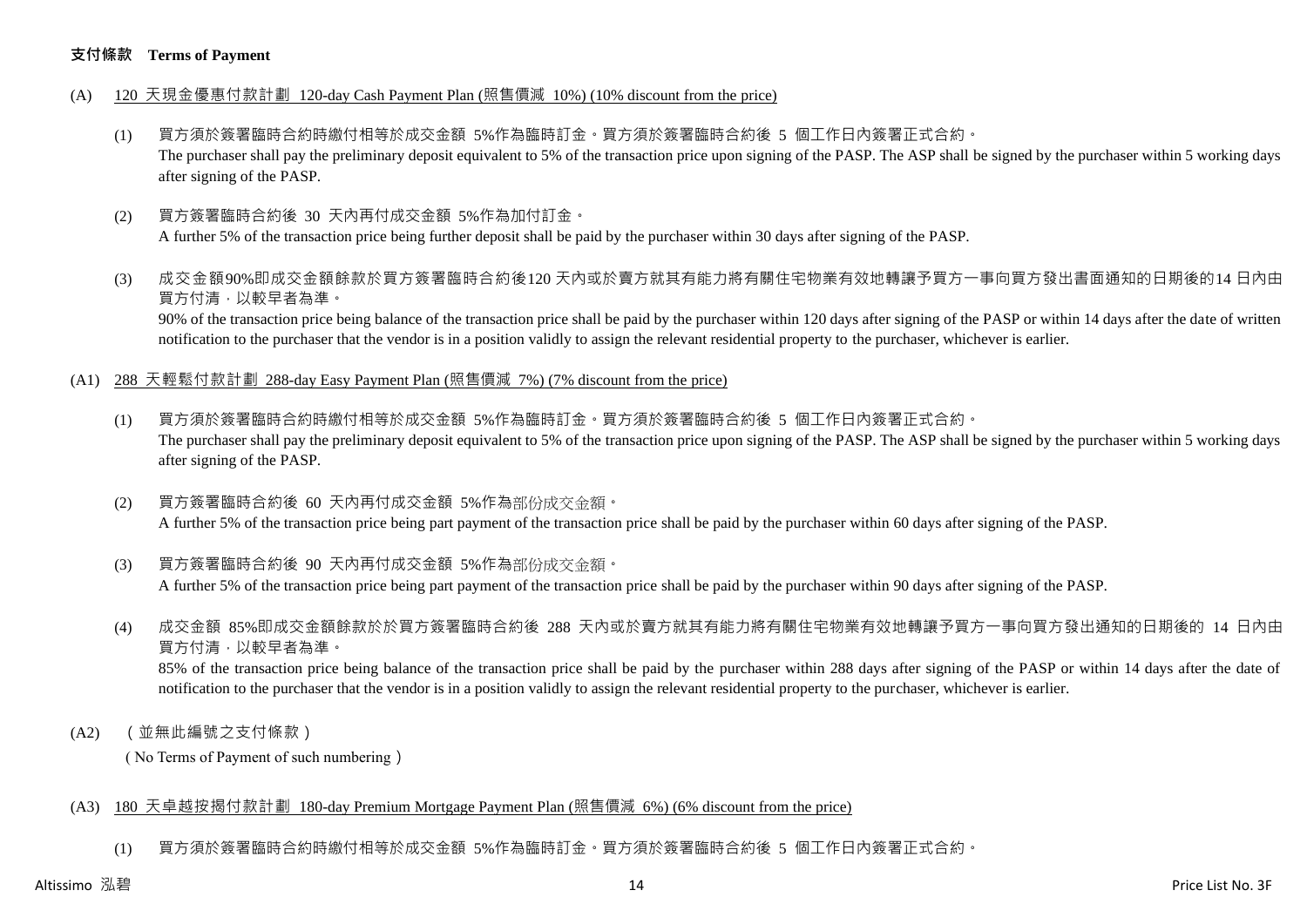The purchaser shall pay the preliminary deposit equivalent to 5% of the transaction price upon signing of the PASP. The ASP shall be signed by the purchaser within 5 working days after signing of the PASP.

(2) 買方簽署臨時合約後 30 天內再付成交金額 5%作為加付訂金。

A further 5% of the transaction price being further deposit shall be paid by the purchaser within 30 days after signing of the PASP.

(3) 成交金額90%即成交金額餘款於買方簽署臨時合約後180 天內或於賣方就其有能力將有關住宅物業有效地轉讓予買方一事向買方發出書面通知的日期後的14 日內由 買方付清,以較早者為準。

90% of the transaction price being balance of the transaction price shall be paid by the purchaser within 180 days after signing of the PASP or within 14 days after the date of written notification to the purchaser that the vendor is in a position validly to assign the relevant residential property to the purchaser, whichever is earlier.

# **本付款計劃提供「成交金額 75%第一按揭」安排,該安排詳情見第 (4)(iii)(b)段。**

**The arrangements of "First Mortgage for 75% of the transaction price" will be provided under this payment plan. Please see paragraph (4)(iii)(b) for the details of that arrangement.**

# (A4) 180 天現金優惠付款計劃 180-day Cash Payment Payment Plan (照售價減 9%) (9% discount from the price)

- (1) 買方須於簽署臨時合約時繳付相等於成交金額 5%作為臨時訂金。買方須於簽署臨時合約後 5 個工作日內簽署正式合約。 The purchaser shall pay the preliminary deposit equivalent to 5% of the transaction price upon signing of the PASP. The ASP shall be signed by the purchaser within 5 working days after signing of the PASP.
- (2) 買方簽署臨時合約後 30 天內再付成交金額 5%作為加付訂金。 A further 5% of the transaction price being further deposit shall be paid by the purchaser within 30 days after signing of the PASP.
- (3) 成交金額90%即成交金額餘款於買方簽署臨時合約後180 天內或於賣方就其有能力將有關住宅物業有效地轉讓予買方一事向買方發出書面通知的日期後的14 日內由 買方付清,以較早者為準。

90% of the transaction price being balance of the transaction price shall be paid by the purchaser within 180 days after signing of the PASP or within 14 days after the date of written notification to the purchaser that the vendor is in a position validly to assign the relevant residential property to the purchaser, whichever is earlier.

(B) (並無此編號之支付條款)

( No Terms of Payment of such numbering)

(C) (並無此編號之支付條款)

( No Terms of Payment of such numbering)

(C1) (並無此編號之支付條款)

( No Terms of Payment of such numbering)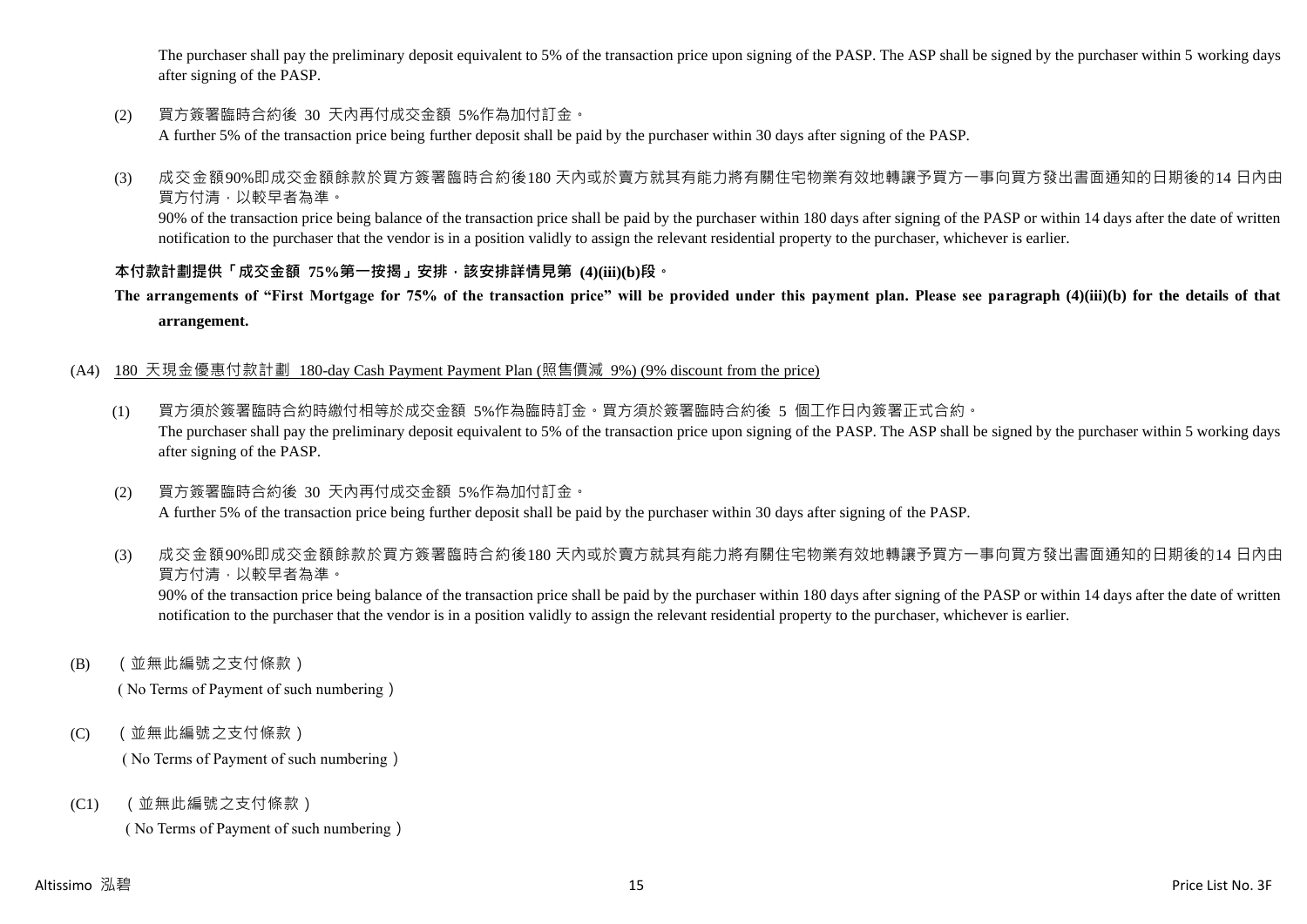# (C2) 至輕鬆建築期付款計劃 Super Relax Stage Payment Plan (照售價減 5%) (5% discount from the price)

- (1) 買方須於簽署臨時合約時繳付相等於成交金額 5%作為臨時訂金。買方須於簽署臨時合約後 5 個工作日內簽署正式合約。 The purchaser shall pay the preliminary deposit equivalent to 5% of the transaction price upon signing of the PASP. The ASP shall be signed by the purchaser within 5 working days after signing of the PASP.
- (2) 買方簽署臨時合約後 60 天內再付成交金額 5%作為加付訂金。 A further 5% of the transaction price being further deposit shall be paid by the purchaser within 60 days after signing of the PASP.
- (3) 買方簽署臨時合約後 90 天內再付成交金額 1%作為部份成交金額。 A further 1% of the transaction price being part payment of the transaction price shall be paid by the purchaser within 90 days after signing of the PASP.
- (4) 買方簽署臨時合約後 120 天內再付成交金額 1%作為部份成交金額。 A further 1% of the transaction price being part payment of the transaction price shall be paid by the purchaser within 120 days after signing of the PASP.
- (5) 買方簽署臨時合約後 150 天內再付成交金額 1%作為部份成交金額。

A further 1% of the transaction price being part payment of the transaction price shall be paid by the purchaser within 150 days after signing of the PASP.

- (6) 買方簽署臨時合約後 180 天內再付成交金額 2%作為部份成交金額。 A further 2% of the transaction price being part payment of the transaction price shall be paid by the purchaser within 180 days after signing of the PASP.
- (7) 成交金額 85%即成交金額餘款於賣方就其有能力將有關住宅物業有效地轉讓予買方一事向買方發出書面通知的日期後的 14 日內由買方付清。 85% of the transaction price being balance of the transaction price shall be paid by the purchaser within 14 days after the date of written notification to the purchaser that the vendor is in a position validly to assign the relevant residential property to the purchaser.

# **本付款計劃提供「成交金額 75%第一按揭」安排,該安排詳情見第 (4)(iii)(b)段。**

# **The arrangements of "First Mortgage for 75% of the transaction price" will be provided under this payment plan. Please see paragraph (4)(iii)(b) for the details of that arrangement.**

(C3) (並無此編號之支付條款)

( No Terms of Payment of such numbering)

- (C4) 建築期 1+2 按付款計劃 1 plus 2 mortgage with Stage Payment Plan (照售價減 4.5%) (4.5% discount from the price)
	- (1) 買方須於簽署臨時合約時繳付相等於成交金額 5%作為臨時訂金。買方須於簽署臨時合約後 5 個工作日內簽署正式合約。 The purchaser shall pay the preliminary deposit equivalent to 5% of the transaction price upon signing of the PASP. The ASP shall be signed by the purchaser within 5 working days after signing of the PASP.
	- (2) 買方簽署臨時合約後 60 天內再付成交金額 5%作為加付訂金。 A further 5% of the transaction price being further deposit shall be paid by the purchaser within 60 days after signing of the PASP.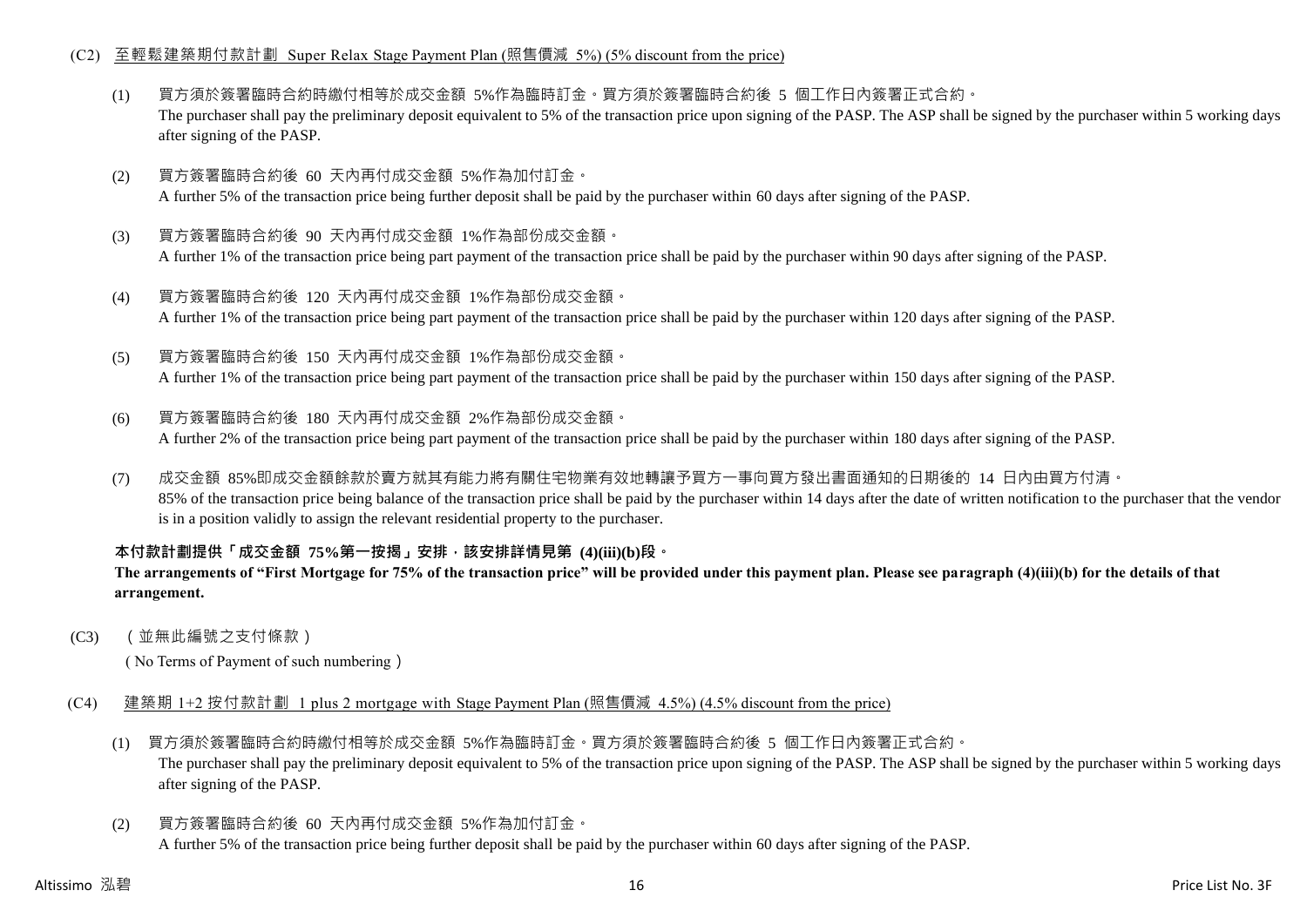- (3) 買方簽署臨時合約後 90 天內再付成交金額 1%作為部份成交金額。 A further 1% of the transaction price being part payment of the transaction price shall be paid by the purchaser within 90 days after signing of the PASP.
- (4) 買方簽署臨時合約後 120 天內再付成交金額 1%作為部份成交金額。 A further 1% of the transaction price being part payment of the transaction price shall be paid by the purchaser within 120 days after signing of the PASP.
- (5) 買方簽署臨時合約後 150 天內再付成交金額 1%作為部份成交金額。 A further 1% of the transaction price being part payment of the transaction price shall be paid by the purchaser within 150 days after signing of the PASP.
- (6) 買方簽署臨時合約後 180 天內再付成交金額 2%作為部份成交金額。

A further 2% of the transaction price being part payment of the transaction price shall be paid by the purchaser within 180 days after signing of the PASP.

(7) 成交金額 85%即成交金額餘款於賣方就其有能力將有關住宅物業有效地轉讓予買方一事向買方發出書面通知的日期後的 14 日內由買方付清。 85% of the transaction price being balance of the transaction price shall be paid by the purchaser within 14 days after the date of written notification to the purchaser that the vendor is in a position validly to assign the relevant residential property to the purchaser.

# **本付款計劃提供「成交金額 75%第一按揭」安排,該安排詳情見第 (4)(iii)(b)段。**

**The arrangements of "First Mortgage for 75% of the transaction price" will be provided under this payment plan. Please see paragraph (4)(iii)(b) for the details of that arrangement.**

#### **本付款計劃提供「成交金額 10%第二按揭」安排,該安排詳情見第 (4)(iii)(c)段。**

**The arrangements of "Second Mortgage for 10% of the transaction price" will be provided under this payment plan. Please see paragraph (4)(iii)(c) for the details of that arrangement.**

# (C5) 5%首置建築期付款計劃 5% Easy-pay Stage Payment Plan (照售價減 5%) (5% discount from the price)

- (1) 買方須於簽署臨時合約時繳付相等於成交金額 5%作為臨時訂金。買方須於簽署臨時合約後 5 個工作日內簽署正式合約。 The purchaser shall pay the preliminary deposit equivalent to 5% of the transaction price upon signing of the PASP. The ASP shall be signed by the purchaser within 5 working days after signing of the PASP.
- (2) 買方簽署臨時合約後 30 天內再付成交金額 1%作為加付訂金。 A further 1% of the transaction price being further deposit shall be paid by the purchaser within 30 days after signing of the PASP.
- (3) 買方簽署臨時合約後 90 天內再付成交金額 1%作為部份成交金額。 A further 1% of the transaction price being part payment of the transaction price shall be paid by the purchaser within 90 days after signing of the PASP.
- (4) 買方簽署臨時合約後 180 天內再付成交金額 1%作為部份成交金額。 A further 1% of the transaction price being part payment of the transaction price shall be paid by the purchaser within 180 days after signing of the PASP.
- (5) 買方簽署臨時合約後 240 天內再付成交金額 1%作為部份成交金額。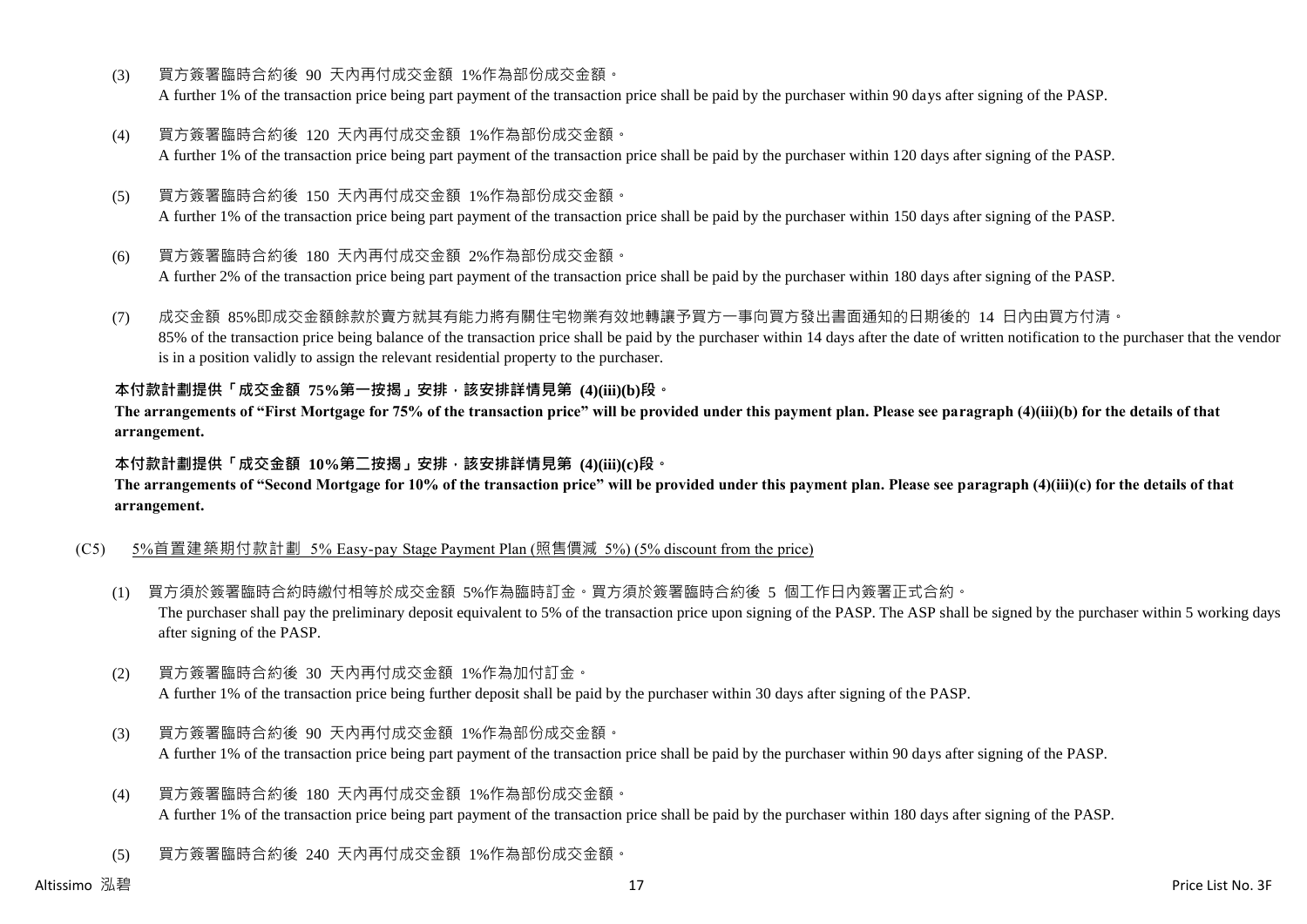A further 1% of the transaction price being part payment of the transaction price shall be paid by the purchaser within 240 days after signing of the PASP.

- (6) 買方簽署臨時合約後 270 天內再付成交金額 1%作為部份成交金額。 A further 1% of the transaction price being part payment of the transaction price shall be paid by the purchaser within 270 days after signing of the PASP.
- (7) 成交金額 90%即成交金額餘款於賣方就其有能力將有關住宅物業有效地轉讓予買方一事向買方發出書面通知的日期後的 14 日內由買方付清。 90% of the transaction price being balance of the transaction price shall be paid by the purchaser within 14 days after the date of written notification to the purchaser that the vendor is in a position validly to assign the relevant residential property to the purchaser.

# (C6) 5%首置建築期二按付款計劃 5% Easy-pay Mortgage Stage Payment Plan (照售價減 4%) (4% discount from the price)

- (1) 買方須於簽署臨時合約時繳付相等於成交金額 5%作為臨時訂金。買方須於簽署臨時合約後 5 個工作日內簽署正式合約。 The purchaser shall pay the preliminary deposit equivalent to 5% of the transaction price upon signing of the PASP. The ASP shall be signed by the purchaser within 5 working days after signing of the PASP.
- (2) 買方簽署臨時合約後 30 天內再付成交金額 1%作為加付訂金。 A further 1% of the transaction price being further deposit shall be paid by the purchaser within 30 days after signing of the PASP.
- (3) 買方簽署臨時合約後 90 天內再付成交金額 1%作為部份成交金額。 A further 1% of the transaction price being part payment of the transaction price shall be paid by the purchaser within 90 days after signing of the PASP.
- (4) 買方簽署臨時合約後 180 天內再付成交金額 1%作為部份成交金額。 A further 1% of the transaction price being part payment of the transaction price shall be paid by the purchaser within 180 days after signing of the PASP.
- (5) 買方簽署臨時合約後 240 天內再付成交金額 1%作為部份成交金額。 A further 1% of the transaction price being part payment of the transaction price shall be paid by the purchaser within 240 days after signing of the PASP.
- (6) 買方簽署臨時合約後 270 天內再付成交金額 1%作為部份成交金額。 A further 1% of the transaction price being part payment of the transaction price shall be paid by the purchaser within 270 days after signing of the PASP.
- (7) 成交金額 90%即成交金額餘款於賣方就其有能力將有關住宅物業有效地轉讓予買方一事向買方發出書面通知的日期後的 14 日內由買方付清。 90% of the transaction price being balance of the transaction price shall be paid by the purchaser within 14 days after the date of written notification to the purchaser that the vendor is in a position validly to assign the relevant residential property to the purchaser.

# **本付款計劃提供「成交金額 30%第二按揭」安排,該安排詳情見第 (4)(iii)(d)段。**

**The arrangements of "Second Mortgage for 30% of the transaction price" will be provided under this payment plan. Please see paragraph (4)(iii)(d) for the details of that arrangement.**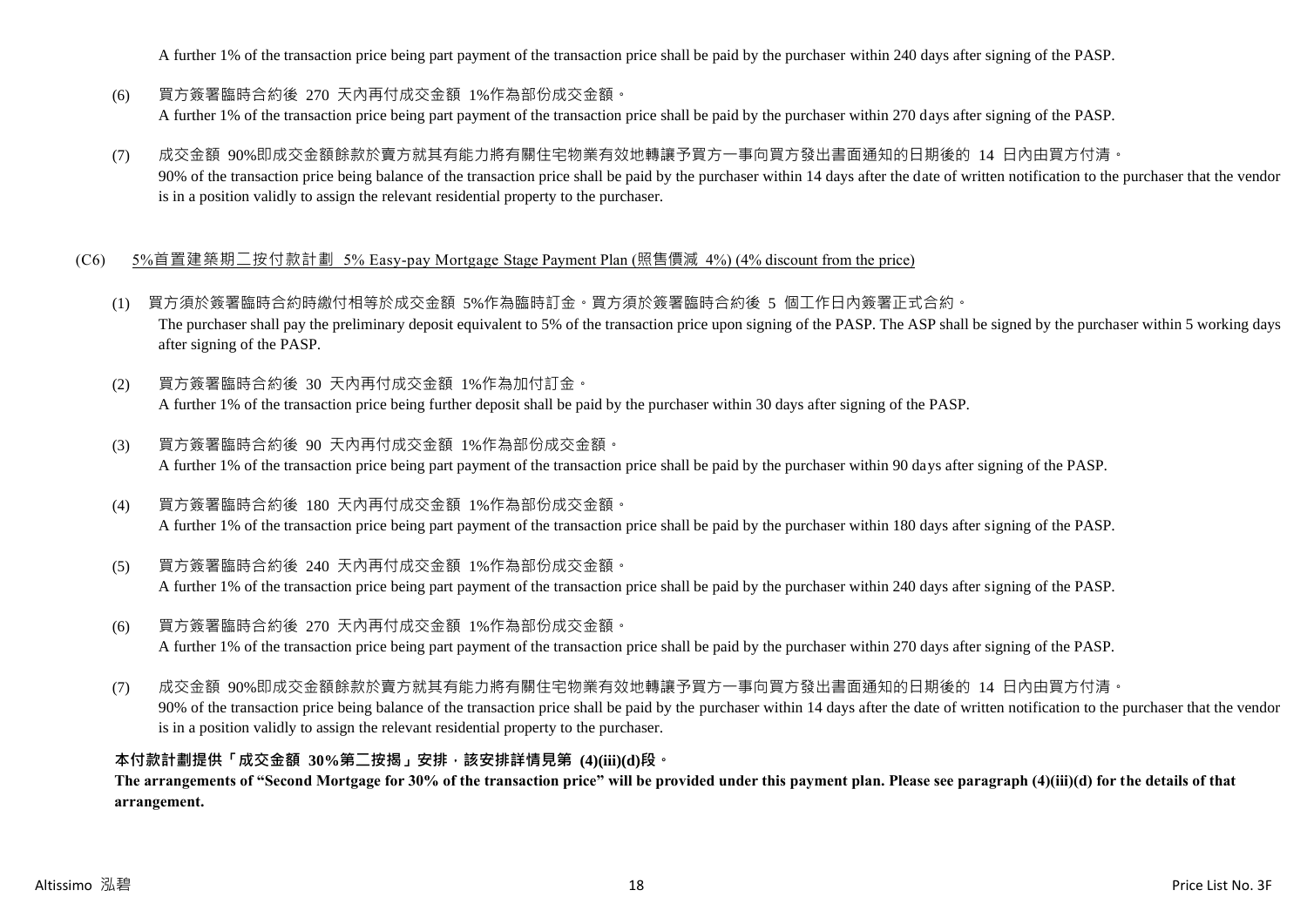# (C7) 2 年無憂回報補貼建築期付款計劃 2 -Year Hassle-free Cash-Return Subsidy Stage Payment Plan (照售價減 1.5%) (1.5% discount from the price)

(1) 買方須於簽署臨時合約時繳付相等於成交金額 5%作為臨時訂金。買方須於簽署臨時合約後 5 個工作日內簽署正式合約。

The purchaser shall pay the preliminary deposit equivalent to 5% of the transaction price upon signing of the PASP. The ASP shall be signed by the purchaser within 5 working days after signing of the PASP.

- (2) 買方簽署臨時合約後 60 天內再付成交金額 5%作為加付訂金。 A further 5% of the transaction price being further deposit shall be paid by the purchaser within 60 days after signing of the PASP.
- (3) 買方簽署臨時合約後 90 天內再付成交金額 5%作為部份成交金額。 A further 5% of the transaction price being part payment of the transaction price shall be paid by the purchaser within 90 days after signing of the PASP.
- (4) 成交金額 85%即成交金額餘款於賣方就其有能力將有關住宅物業有效地轉讓予買方一事向買方發出書面通知的日期後的 14 日內由買方付清。 85% of the transaction price being balance of the transaction price shall be paid by the purchaser within 14 days after the date of written notification to the purchaser that the vendor is in a position validly to assign the relevant residential property to the purchaser.
- (C8) 3 年無憂回報補貼建築期付款計劃 3 -Year Hassle-free Cash-Return Subsidy Stage Payment Plan (照售價減 2%) (2% discount from the price)
	- (1) 買方須於簽署臨時合約時繳付相等於成交金額 5%作為臨時訂金。買方須於簽署臨時合約後 5 個工作日內簽署正式合約。 The purchaser shall pay the preliminary deposit equivalent to 5% of the transaction price upon signing of the PASP. The ASP shall be signed by the purchaser within 5 working days after signing of the PASP.
	- (2) 買方簽署臨時合約後 60 天內再付成交金額 5%作為加付訂金。 A further 5% of the transaction price being further deposit shall be paid by the purchaser within 60 days after signing of the PASP.
	- (3) 買方簽署臨時合約後 90 天內再付成交金額 5%作為部份成交金額。 A further 5% of the transaction price being part payment of the transaction price shall be paid by the purchaser within 90 days after signing of the PASP.
	- (4) 成交金額 85%即成交金額餘款於賣方就其有能力將有關住宅物業有效地轉讓予買方一事向買方發出書面通知的日期後的 14 日內由買方付清。 85% of the transaction price being balance of the transaction price shall be paid by the purchaser within 14 days after the date of written notification to the purchaser that the vendor is in a position validly to assign the relevant residential property to the purchaser.

# (ii) **售價獲得折扣的基礎**

**The basis on which any discount on the price is available**

- (a) 見 4(i) See 4(i)
- (b) 「置業售價折扣」:額外售價 2%折扣優惠

(只適用於 120 天現金優惠付款計劃、288 天輕鬆付款計劃、180 天卓越按揭付款計劃及 180 天現金優惠付款計劃) "Home Purchase Price Discount": An extra 2% discount from the price. (Only applicable to 120-day Cash Payment Plan, 288-day Easy Payment Plan, 180-day Premium Mortgage Payment Plan and 180-day Cash Payment Plan)

(c) 「限時置業售價折扣」:於 2020 年 3 月 31 日或之前簽署臨時合約購買本價單中之指明住宅物業之買方可獲額外售價 4%折扣優惠。 (只適用於 5%首置建築期付款計劃、5%首置建築期二按付款計劃、2 年無憂回報補貼建築期付款計劃及 3 年無憂回報補貼建築期付款計劃)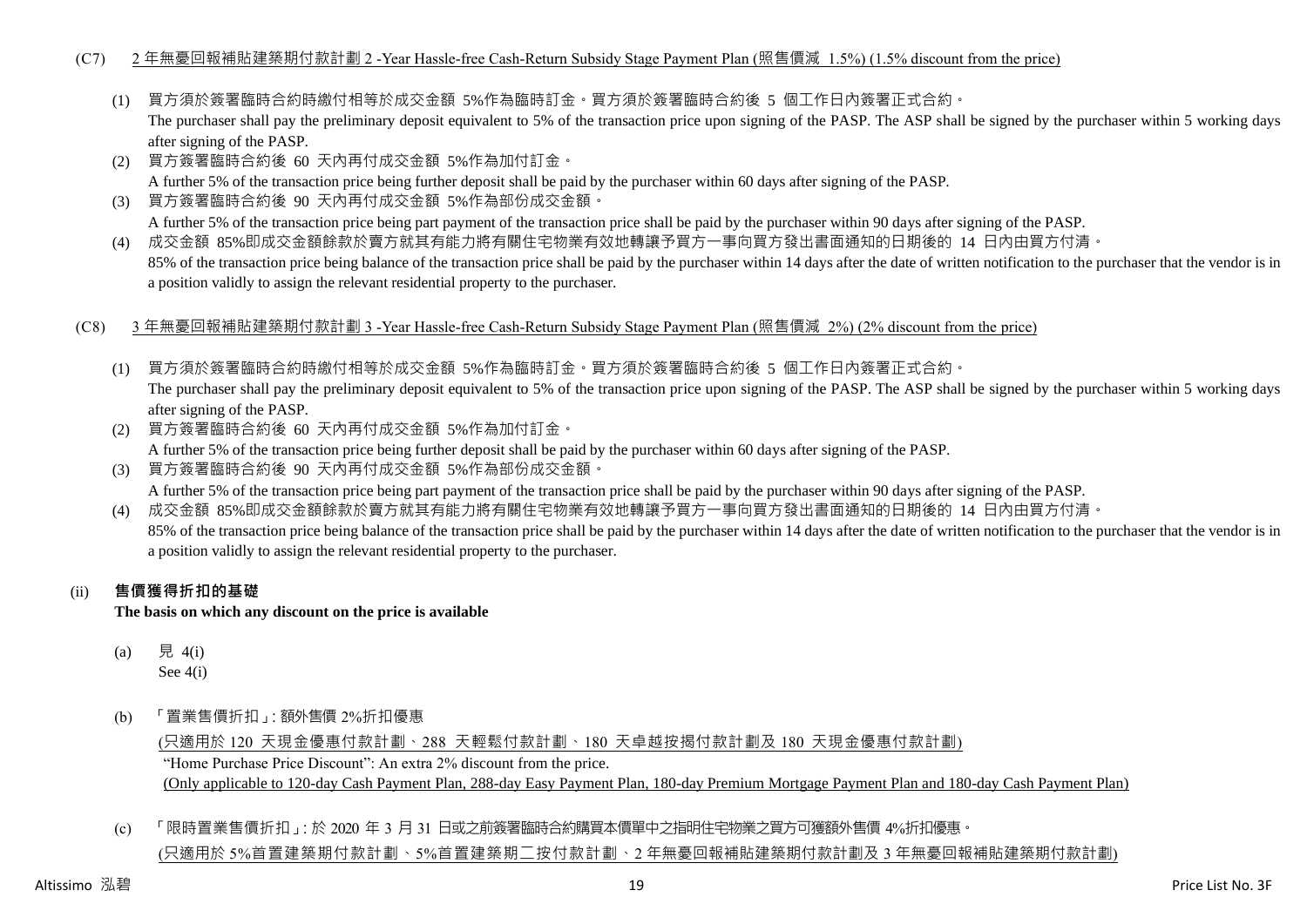"First Home Purchase Price Discount": An extra 4% discount from the price would be offered to the purchasers who sign the PASP to purchase a specified residential property listed in this price list on or before 31st March 2020.

(Only applicable to 5% Easy-pay Stage Payment Plan, 5% Easy-pay Mortgage Stage Payment Plan, 2 -Year Hassle-free Cash-Return Subsidy Stage Payment Plan and 3 -Year Hassle-free Cash-Return Subsidy Stage Payment Plan)

#### (d) 員工置業折扣 Staff Purchasing Discount

如買方(或構成買方之任何人士)屬任何「員工合資格人士」,並且沒有委任地產代理就購入住宅物業代其行事,可獲額外 5% 售價折扣優惠,折扣優惠受相關公司內 部條款約束。

If the purchaser (or any person comprising the purchaser) is a "Qualified Staff", provided that the purchaser did not appoint any estate agent to act for him/her in the purchase of the residential property, an extra 5% discount on the Price would be offered, subject to the internal regulation of Respective Related Parties.

「員工合資格人士」指碧桂園控股有限公司及其附屬公司、宏安集團有限公司及其附屬公司、宏安地產有限公司、位元堂藥業控股有限公司、易易壹金融集團有限公 司、中國農產品交易有限公司或中國建築國際集團及其附屬公司之任何董事、員工及其直系親屬(任何個人的配偶、父母、子女、兄弟及姐妹為該個人之「直系親屬」, 惟須提供令賣方滿意的有關證明文件 以茲證明有關關係,且賣方對是否存在近親關係保留最終決定權)。

"Qualified Staff" means any director or employee (and his/her close family member (a spouse, parent, child, brother and sister of a person is a "close family member" of that person provided that the relevant supporting documents to the satisfaction of the Vendor must be provided to prove the relationship concerned and that the Vendor reserves the final right to decide whether or not such relationship exists)) of any of Country Garden Holdings Company Limited and its subsidiaries, Wang On Group Limited and its subsidiaries, Wang On Properties Limited, Wai Yuen Tong Medicine Holdings Limited, Easy One Financial Group Limited, China Agri-Products Exchange Limited and China State Construction International Holdings Ltd. and its subsidiaries.

買方須在遞交購樓意向登記表格時或前提供令賣方滿意的證據証明其為「員工合資格人士」及(如適用)直系親屬關係,賣方就相關買方是否「員工合資格人士」及 (如適用)存在直系親屬關係有最終決定權,而賣方之決定為最終及對買方具有約束力。

The purchaser shall on or before submission of the Registration of Intent form on the spot provide evidence for proof of being a (if applicable) "Qualified Staff" to the satisfaction of the Vendor and in this respect the Vendor shall have absolute discretion and the Vendor's decision shall be final and binding on the purchaser.

(e) 「36個月管理費」優惠 "36 Months Management Fees" Discount

凡於 2020 年 2 月 22 日至 2020 年 3 月 31 日期間(包括該兩日) · 首五名簽署臨時買賣合約購買本價單中所列的「泓碧」住宅物業及依照其後的正式買賣合約完成該住宅 物業交易之買方,可享有售價折扣優惠作為「36 個月管理費」優惠,金額將相等於相關住宅物業於本價單中所列實用面積(以平方呎計)乘以\$144。為免生疑,賣方並不 就買方完成買賣後須繳付的管理費金額及其他費用作出任何明示或隱含之要約、陳述、承諾或保證。管理費金額以發展項目管理人決定為準。

From 22 February 2020 till 31 March 2020(both dates inclusive), each of the first five Purchasers who signs the preliminary agreement for sale and purchase to purchase any residential property of "Altissimo" listed in this price list will enjoy the "36 Months Management Fees" Benefit as discount on the Price, which shall be a sum equal to the saleable area of the relevant residential property (in sq. ft.) as set out in this price list multiplied by \$144. For the avoidance of doubt, the Vendor does not make any express or implied representation, promise or warranty in relation to the amount of management fees and other charges payable by the purchasers after completion of the sale and purchase. The amount of management fees shall be subject to the determination by the Manager of the Development.

# (iii) **可就購買發展項目中的指明住宅物業而連帶獲得的任何贈品、財務優惠或利益**

**Any gift, or any financial advantage or benefit, to be made available in connection with the purchase of a specified residential property in the Development**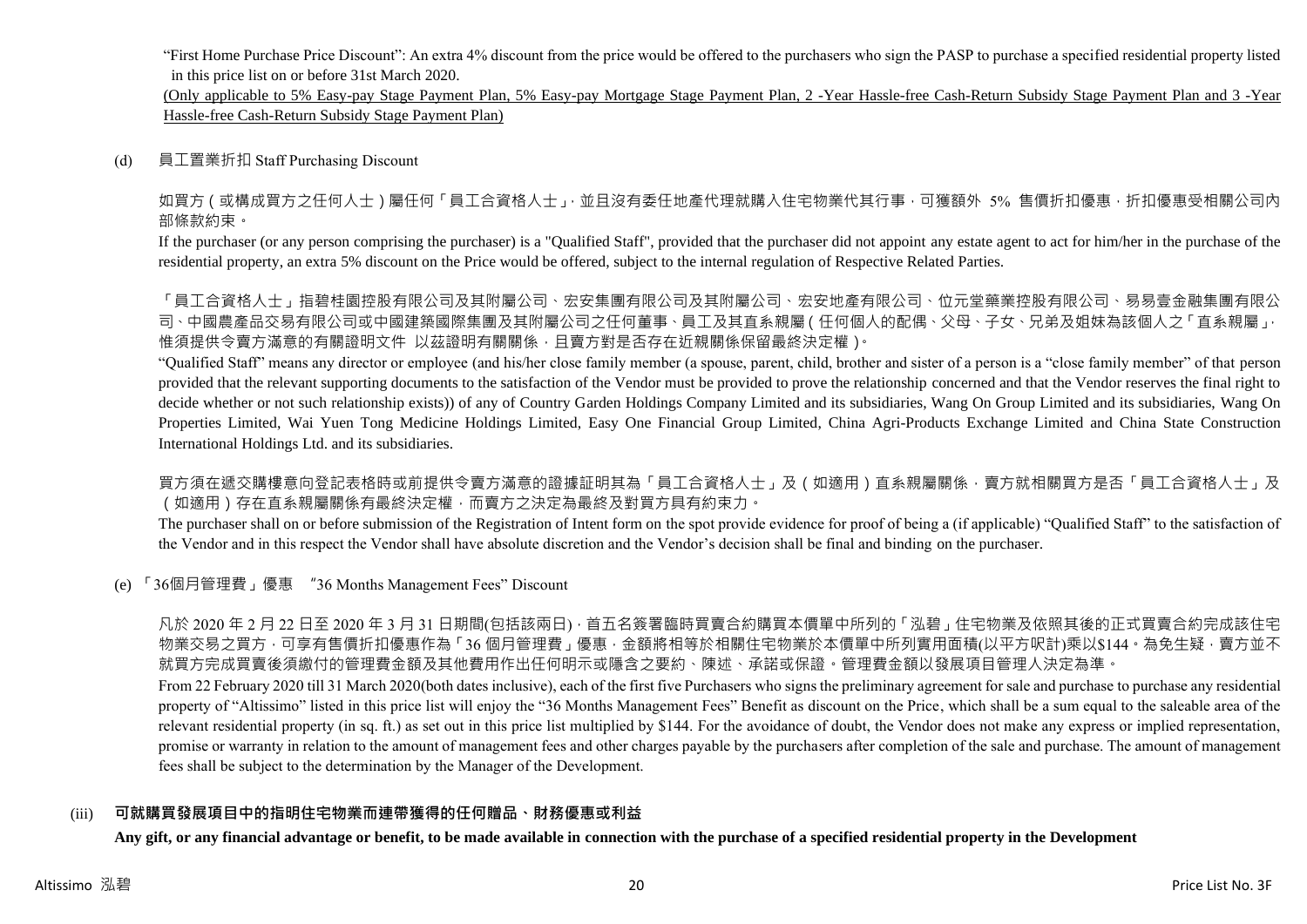- (a) 見 4(i) 及 4(ii) See 4(i) and 4(ii)
- (b) 「成交金額 75%第一按揭」 "First Mortgage for 75% of the transaction price"

# **只適用於第(4)(i)(A3)、第(4)(i)(C2)段及第(4)(i)(C4)段之付款計劃。 Only applicable to the payment plan under paragraphs (4)(i)(A3) , (4)(i)(C2) and (4)(i)(C4).**

買方可向賣方介紹之財務機構或賣方指定的其它公司(「介紹之第一承按人」)申請最高達成交金額之 75%之第一按揭(「第一按揭貸款」)。第一按揭貸款及其申請受以下 條款及條件規限:

The purchaser may apply to the financial institution referred by the Vendor or any other company designated by the Vendor (the "Referred First Mortgagee") for first mortgage with a maximum loan amount equivalent to 75% of the transaction price (the "First Mortgage Loan"). The First Mortgage and its application are subject to the following terms and conditions:

(1) 買方必須於付清成交金額餘款之日起計最少 60 日前以指定的申請書向介紹之第一承按人申請第一按揭貸款。

The purchaser shall by prescribed form apply to the Referred First Mortgagee for the First Mortgage Loan, not less than 60 days before the due date of payment of the balance of the transaction price.

(2) 買方須依照介紹之第一承按人之要求提供足夠之入息證明文件。

The purchaser shall provide sufficient proof of income in accordance with the requirements of the Referred First Mortgagee.

- (3) 買方須以所購之發展項目住宅物業之第一衡平法按揭及第一法定按揭作抵押。 The First Mortgage Loan shall be secured by a first equitable mortgage and a first legal mortgage over the residential property in the Development purchased by the purchaser.
- (4) 第一按揭貸款年期最長為 25年。

The maximum tenor of the First Mortgage Loan shall not exceed 25 years.

(5) 第一按揭貸款首 24 個月之年利率以介紹之第一承按人引用之最優惠利率(P)減 2% (P-2%)計算。其後的年利率以最優惠利率(P)加 2.375%(P+2.375%)計算。P 為 浮動利率,於本價單日期 P 為每年 5.375%。最終按揭利率以介紹之第一承按人審批結果而定,賣方並無就其作出,亦不得被視為就其作出任何不論明示或隱含 之陳述、承諾或保證。

The interest rate of the first 24 months of the First Mortgage Loan shall be Prime Rate (P) quoted by the Referred First Mortgagee minus 2% (P-2%). The interest rate for the rest of the term of the First Mortgage Loan shall be Prime Rate (P) plus 2.375% (P+2.375%). P is subject to fluctuation. P as at the date of this price list is 5.375% per annum. The final mortgage rate will be subject to final approval by the Referred First Mortgagee. No representation, undertaking or warranty, whether express or implied, is given, or shall be deemed to have been given by the Vendor in respect thereof.

- (6) 第一按揭貸款之文件必須由介紹之第一承按人指定之律師行辦理,並由買方負責有關律師費用及其他開支。 All legal documents in relation to the First Mortgage Loan must be prepared by the solicitors' firm designated by the Referred First Mortgagee. All legal costs and other expenses incurred shall be paid by the Purchaser.
- (7) 買方於決定選擇此安排前,請先向介紹之第一承按人查詢清楚按揭條款及條件、批核條件及申請手續。 The purchaser is advised to enquire with the Referred First Mortgagee on details of the terms and conditions of the mortgage, approval conditions and application procedures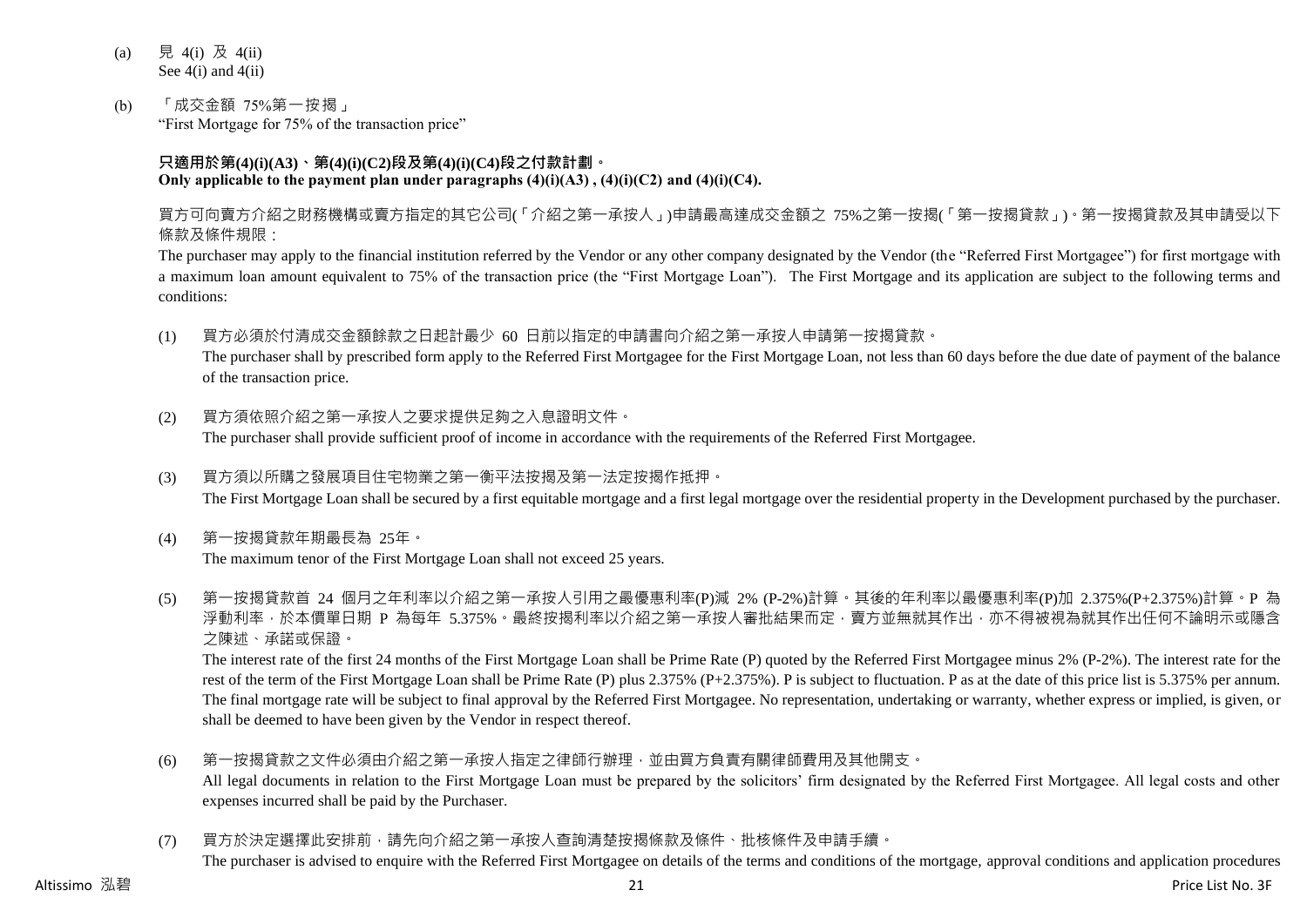of the First Mortgage before choosing this arrangement.

(8) 第一按揭貸款條款及批核條件僅供參考,介紹之第一承按人保留不時更改第一按揭貸款條款及批核條件的權利。

The terms and conditions and approval conditions of the First Mortgage Loan are for reference only, the Referred First Mortgagee reserves the right to change the terms and conditions and approval conditions of the First Mortgage Loan from time to time as it sees fit.

(9) 有關第一按揭貸款之批核與否及借貸條款以介紹之第一承按人之最終決定為準,與賣方無關,且於任何情況賣方均無需為此負責。賣方並無或不得被視為就第一 按揭貸款之按揭條款及條件以及申請之批核作出任何不論明示或隱含之陳述、承諾或保證。不論貸款獲批與否,買方仍須按正式合約完成交易及付清成交金額餘 款。

The terms and conditions and the approval of applications for the First Mortgage Loan are subject to the final decision of the Referred First Mortgagee, and are not related to the Vendor (who shall under no circumstances be responsible therefor). No representation, undertaking or warranty, whether express or implied, is given, or shall be deemed to have been given by Vendor in respect of the terms and conditions and the approval of applications for the First Mortgage Loan. Regardless the First Mortgage Loan is granted or not, the purchaser(s) shall complete the sale and purchase in accordance with the ASP and pay the balance of the transaction price.

(c) 「成交金額 10%第二按揭」 "Second Mortgage for 10% of the transaction price"

# **只適用於第(4)(i)(C4)段之付款計劃。**

#### **Only applicable to the payment plans under paragraphs (4)(i)(C4).**

買方可向賣方介紹之財務機構或賣方指定的其它公司(「介紹之第二承按人」) 申請最高達成交額之 10%之第二按揭,基本條款如下:

The Purchaser may apply to the financial institution referred by the Vendor or any other company designated by the Vendor (the "Referred Second Mortgagee") for second mortgage with a maximum loan amount equivalent to 10% of the Transaction Price (the "Second Mortgage"). The Second Mortgage and its application are subject to the following terms and conditions:

(1) 買方必須於付清成交金額餘款之日起計最少 60 日前以指定的申請書向介紹之第二承按人申請按揭貸款。

The purchaser(s) shall by prescribed form apply to the Referred Second Mortgagee for mortgage loan, not less than 60 days before the due date of payment of the balance of the transaction price.

- (2) 買方須依照介紹之第二承按人之要求提供足夠之入息證明文件。 The purchaser shall provide sufficient proof of income in accordance with the requirements of the Referred Second Mortgagee.
- (3) 第二按揭貸款年期最長為 5 年或與第一按揭貸款同等年期,以較短者為準

The maximum tenor of second mortgage loan shall be 5 years or the same tenor of first mortgage loan, whichever is the shorter.

(4) 第二按揭首 24 個月之年利率以介紹之第二承按人引用之最優惠利率(P)減 2.75% (P-2.75%)計算。其後的年利率以最優惠利率(P)加 2.375%(P+2.375%)計算計算。 P 為浮動利率,於本價 單日期 P 為每年 5.375%。最終按揭利率以介紹之第二承按人審批結果而定,賣方並無就其作出,亦不得被視為就其作出任何不論明示或 隱含之陳述、承諾或保證。

The interest rate of the first 24 months of the Second Mortgage shall be Prime Rate (P) quoted by the Referred Second Mortgagee minus 2.75% (P-2.75%). The interest rate for the rest of the term of the Second Mortgage shall be Prime Rate (P) plus 2.375% (P+2.375%). P is subject to fluctuation. P as at the date of this price list is 5.375% per annum. The final mortgage rate will be subject to final approval by the Referred Second Mortgagee. No representation, undertaking or warranty, whether express or implied, is given, or shall be deemed to have been given by the Vendor in respect thereof.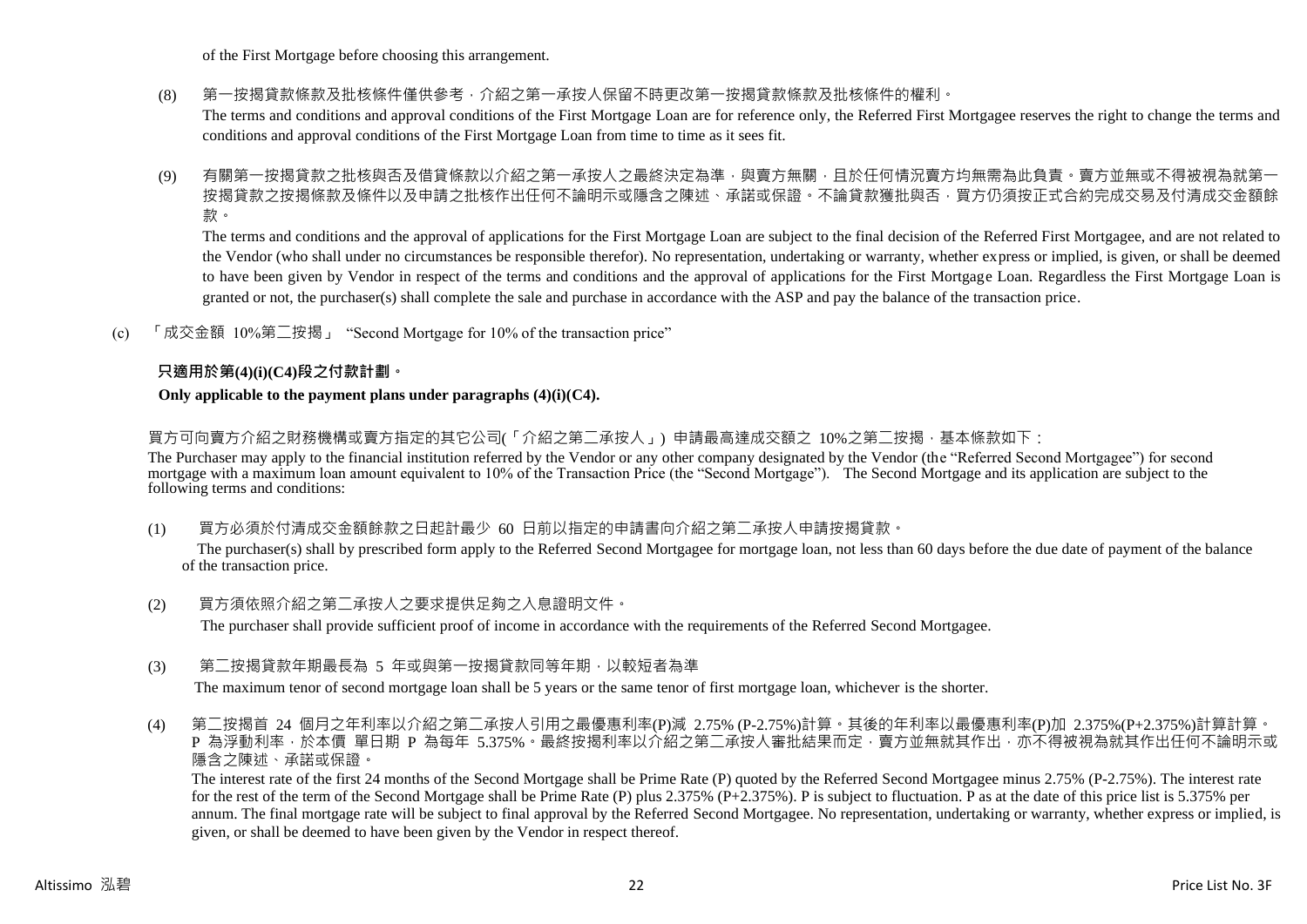- (5) 第二按揭貸款最高金額為成交金額的 10%,惟第一按揭貸款及第二按揭貸款總金額不可超過成交金額或有關住宅物業的估價 (以較低者為準) 的 85%。 The maximum second mortgage loan amount shall be 10% of the transaction price, but the total amount of the first mortgage loan and the second mortgage loan together shall not exceed 85% of the transaction price or the valuation of the relevant residential property, whichever is the lower.
- (6) 第一按揭貸款銀行須為介紹之第二承按人所指定之銀行,買方並須首先得到該銀行書面同意辦理第二按揭貸款。 The first mortgagee bank shall be one which is nominated by the Referred Second Mortgagee. The purchaser(s) shall obtain the prior written consent from the first mortgagee bank for the application of second mortgage loan.
- (7) 第一按揭貸款及第二按揭貸款申請將由有關承按機構獨立處理。 The applications for first mortgage loan and the second mortgage loan will be processed by the relevant mortgagees independently.
- (8) 所有第二按揭貸款及其相關擔保之法律文件必須由介紹之第二承按人指定律師行辦理,買方及其擔保人(如有) 須支付所有第二按揭貸款及其擔保相關之律師 費及雜費。

All legal documents of the second mortgage loan and its related guarantee shall be handled by the solicitors designated by the Referred Second Mortgagee and all legal costs and disbursement relating thereto shall be borne by the purchaser(s) and his/her/their guarantor(s) (if any).

(9) 第二按揭貸款批出與否及其條款,介紹之第二承按人有最終決定權,其決定與賣方無關,賣方亦無需為此負責。不論貸款獲批與否,買方仍須按正式合約完 成交易及付清 成交金額餘款。

The approval or disapproval of the second mortgage loan and terms thereof are subject to the final decision of the Referred Second Mortgagee. The decision is not related to the vendor and the vendor shall not be responsible therefor. Regardless the loan is granted or not, the purchaser(s) shall complete the sale and purchase in accordance with the ASP and pay the balance of the transaction price.

- (10) 第二按揭貸款受其他條款及細則約束。 The second mortgage loan is subject to other terms and conditions.
- (d) 「成交金額 30%第二按揭」 "Second Mortgage for 30% of the transaction price"

# **只適用於第(4)(i)(C6)段之付款計劃。**

# **Only applicable to the payment plans under paragraphs (4)(i)(C6).**

買方可向賣方介紹之財務機構或賣方指定的其它公司(「介紹之第二承按人」) 申請最高達成交額之 30%之第二按揭,基本條款如下:

The Purchaser may apply to the financial institution referred by the Vendor or any other company designated by the Vendor (the "Referred Second Mortgagee") for second mortgage with a maximum loan amount equivalent to 30% of the Transaction Price (the "Second Mortgage"). The Second Mortgage and its application are subject to the following terms and conditions:

- (1) 買方必須於付清成交金額餘款之日起計最少 60 日前以指定的申請書向介紹之第二承按人申請按揭貸款。 The purchaser(s) shall by prescribed form apply to the Referred Second Mortgagee for mortgage loan, not less than 60 days before the due date of payment of the balance of the transaction price.
- (2) 買方須依照介紹之第二承按人之要求提供足夠之入息證明文件。 The purchaser shall provide sufficient proof of income in accordance with the requirements of the Referred Second Mortgagee.
- (3) 第二按揭貸款年期最長為 5 年或與第一按揭貸款同等年期,以較短者為準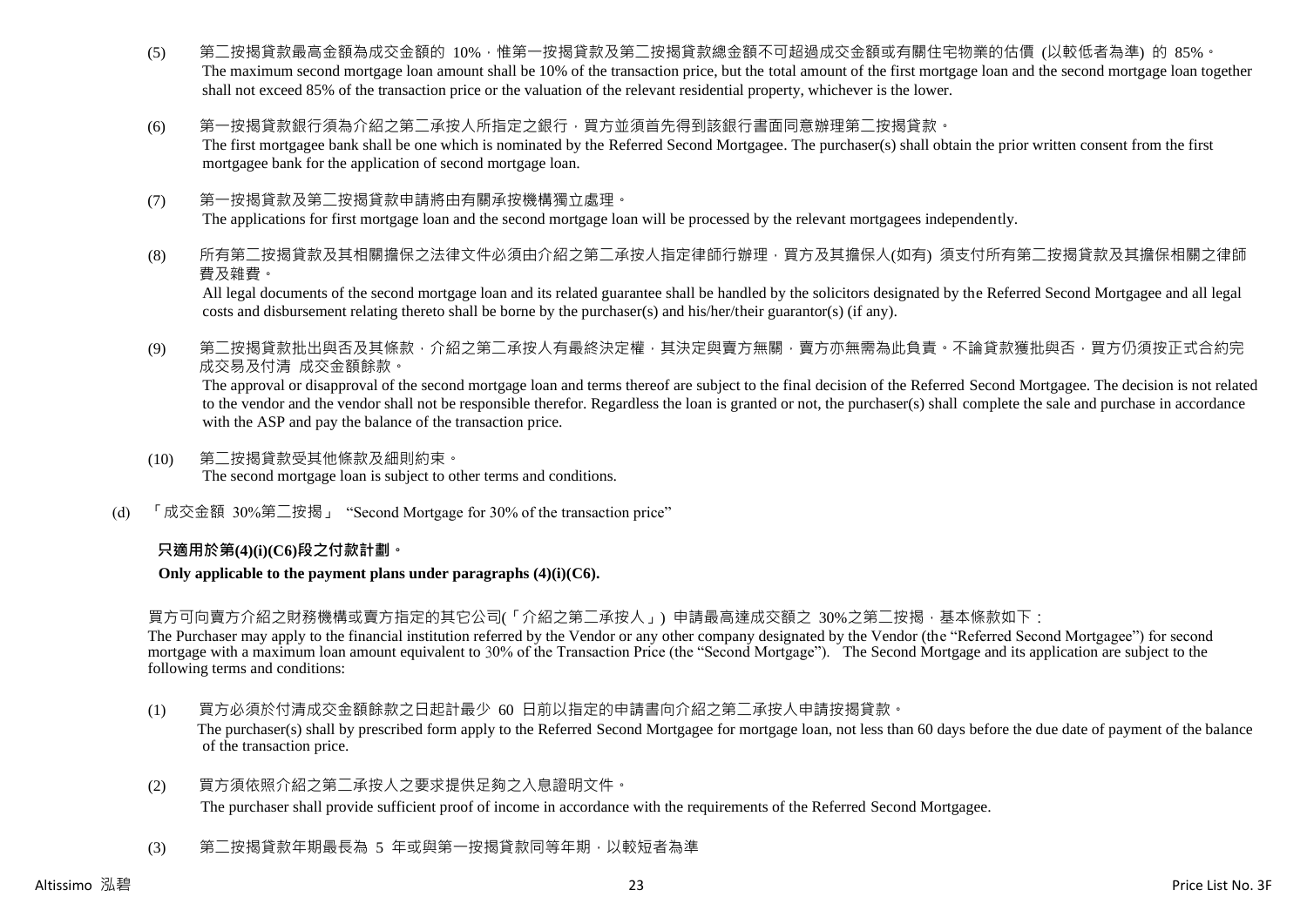The maximum tenor of second mortgage loan shall be 5 years or the same tenor of first mortgage loan, whichever is the shorter.

(4) 第二按揭首 24 個月之年利率以介紹之第二承按人引用之最優惠利率(P)減 2.75% (P-2.75%)計算。其後的年利率以最優惠利率(P)加2.375%(P+2.375%)計算計算。 P 為浮動利率,於本價單日期 P 為每年 5.375%。最終按揭利率以介紹之第二承按人審批結果而定,賣方並無就其作出,亦不得被視為就其作出任何不論明示 或隱含之陳述、承諾或保證。

The interest rate of the first 24 months of the Second Mortgage shall be Prime Rate (P) quoted by the Referred Second Mortgagee minus 2.75% (P-2.75%). The interest rate for the rest of the term of the Second Mortgage shall be Prime Rate (P) plus 2.375% ( $P+2.375\%$ ). P is subject to fluctuation. P as at the date of this price list is 5.375% per annum. The final mortgage rate will be subject to final approval by the Referred Second Mortgagee. No representation, undertaking or warranty, whether express or implied, is given, or shall be deemed to have been given by the Vendor in respect thereof.

(5) 第二按揭貸款最高金額為成交金額的 30%,惟第一按揭貸款及第二按揭貸款總金額不可超過成交金額或有關住宅物業的估價 (以較低者為準) 的 80%。 The maximum second mortgage loan amount shall be 30% of the transaction price, but the total amount of the first mortgage loan and the second mortgage loan together shall not exceed 80% of the transaction price or the valuation of the relevant residential property, whichever is the lower.

(6) 第一按揭貸款銀行須為介紹之第二承按人所指定之銀行,買方並須首先得到該銀行書面同意辦理第二按揭貸款。 The first mortgagee bank shall be one which is nominated by the Referred Second Mortgagee. The purchaser(s) shall obtain the prior written consent from the first mortgagee bank for the application of second mortgage loan.

- (7) 第一按揭貸款及第二按揭貸款申請將由有關承按機構獨立處理。 The applications for first mortgage loan and the second mortgage loan will be processed by the relevant mortgagees independently.
- (8) 所有第二按揭貸款及其相關擔保之法律文件必須由介紹之第二承按人指定律師行辦理,買方及其擔保人(如有)須支付所有第二按揭貸款及其擔保相關之律師費及 雜費。

All legal documents of the second mortgage loan and its related guarantee shall be handled by the solicitors designated by the Referred Second Mortgagee and all legal costs and disbursement relating thereto shall be borne by the purchaser(s) and his/her/their guarantor(s) (if any).

(9) 第二按揭貸款批出與否及其條款,介紹之第二承按人有最終決定權,其決定與賣方無關,賣方亦無需為此負責。不論貸款獲批與否,買方仍須按正式合約完 成交易及付清成交金額餘款。

The approval or disapproval of the second mortgage loan and terms thereof are subject to the final decision of the Referred Second Mortgagee. The decision is not related to the vendor and the vendor shall not be responsible therefor. Regardless the loan is granted or not, the purchaser(s) shall complete the sale and purchase in accordance with the ASP and pay the balance of the transaction price.

- (10) 第二按揭貸款受其他條款及細則約束。 The second mortgage loan is subject to other terms and conditions.
- (e) 「首**2**年每年3厘回報補貼優惠 "First Two Year Return Subsidy at 3% p.a. Benefit "

(只適用於選擇支付計劃 (4)(i)(C7)的買方)

Only applicable to the payment plans under paragraphs  $(4)(i)(C7)$ .

受限於相關交易文件條款及條件(包括但不限於買方須依照買賣合約訂定的日期付清每一期樓款及售價餘款#,由完成買賣日翌日起計為期2 年,買方每月可獲一筆現 金補貼,每月補貼金額相等於售價乘以3%除以12。於上述補貼期間,現金補貼將於每月的第一個工作天存入買方於香港持牌銀行開立之戶口 (或以其他由賣方決定的 方式支付)。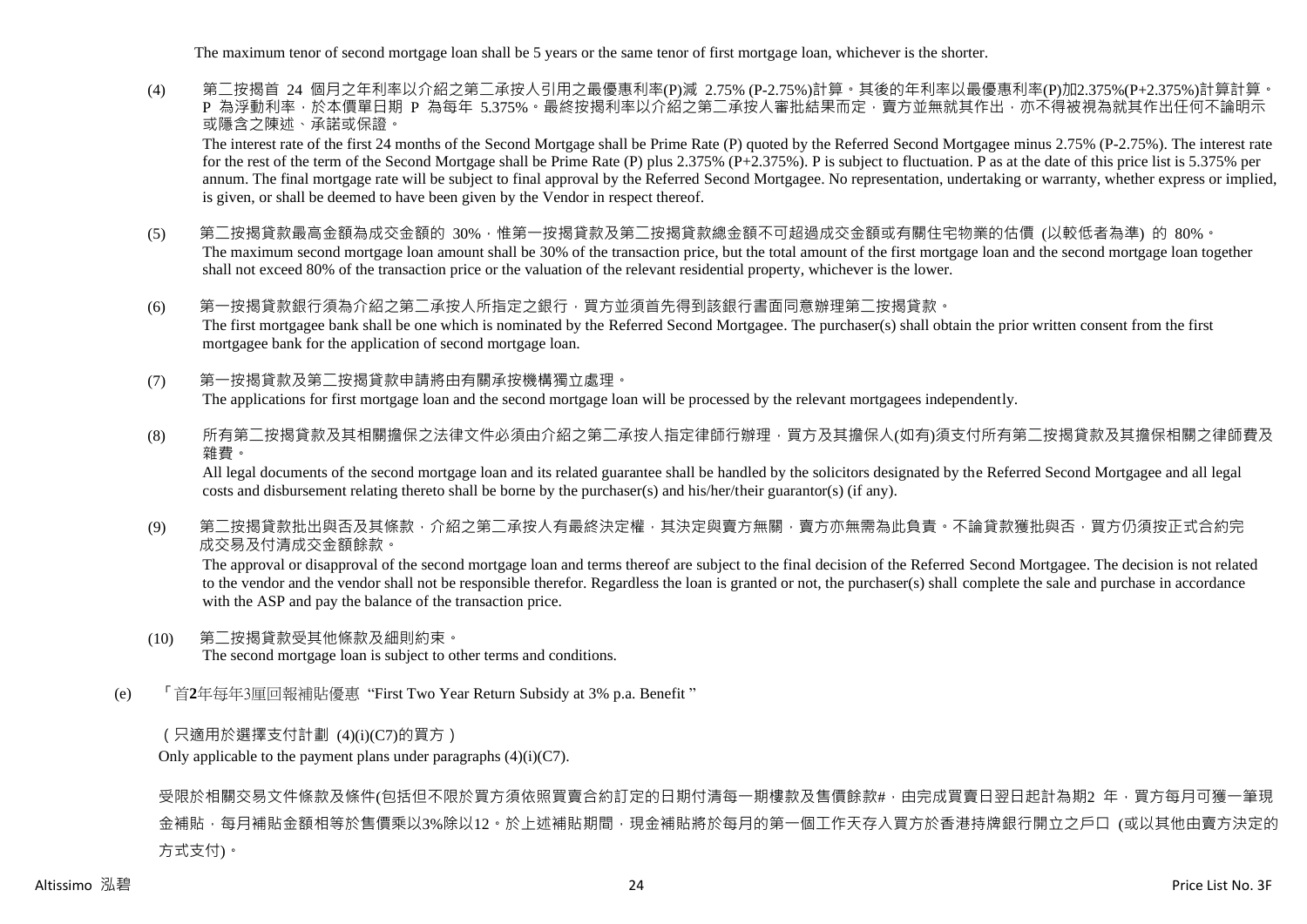Subject to the terms and conditions of the relevant transaction documents (including without limitation that the Purchaser shall settle each part payment and the balance of the Purchase Price# according to the respective dates stipulated in the agreement for sale and purchase), monthly subsidy will be given to the Purchaser for a two-year period from the date immediately after the Completion Date. The amount of the monthly subsidy is equivalent to the Purchase Price times 3% divide by 12 months. The monthly subsidy will be deposited directly into the purchaser's bank account maintained with a licenced bank in Hong Kong (or in any other manner as the Vendor may decide) on the 1st working day of each calendar month during the aforesaid subsidy period.

# **#** 以賣方代表律師實際收到款項日期計算

# the actual date of payment(s) received by the Vendor's solicitors shall be considered as the date of settlement of payment by the Purchaser.

# (f) 「首**3**年每年2厘回報補貼優惠 "First Three Year Return Subsidy at 2% p.a. Benefit "

(只適用於選擇支付計劃 (4)(i)(C8)的買方)

Only applicable to the payment plans under paragraphs  $(4)(i)(C8)$ .

# 受限於相關交易文件條款及條件(包括但不限於買方須依照買賣合約訂定的日期付清每一期樓款及售價餘款#,由完成買賣日翌日起計為期3 年,買方每月可獲一筆現 金補貼,每月補貼金額相等於售價乘以2%除以12。於上述補貼期間,現金補貼將於每月的第一個工作天存入買方於香港持牌銀行開立之戶口 (或以其他由賣方決定的 方式支付)。

Subject to the terms and conditions of the relevant transaction documents (including without limitation that the Purchaser shall settle each part payment and the balance of the Purchase Price# according to the respective dates stipulated in the agreement for sale and purchase), monthly subsidy will be given to the Purchaser for a three-year period from the date immediately after the Completion Date. The amount of the monthly subsidy is equivalent to the Purchase Price times 2% divide by 12 months. The monthly subsidy will be deposited directly into the purchaser's bank account maintained with a licenced bank in Hong Kong (or in any other manner as the Vendor may decide) on the 1st working day of each calendar month during the aforesaid subsidy period.

# **#** 以賣方代表律師實際收到款項日期計算

# the actual date of payment(s) received by the Vendor's solicitors shall be considered as the date of settlement of payment by the Purchaser.

(g) 提前收樓裝修優惠 Early Occupation for Fitting-out Benefit

# 買方可選擇獲取提前收樓裝修優惠(「該優惠」)。買方如決定選擇獲取該優惠,在付清全部成交金額的前提下,可於2020年8月1日或之後向賣方提出書面申請該優惠。 在賣方批准申請後,買方須簽署有關在所購住宅物業買賣成交前佔用該物業之許可協議(「許可協議」)(格式及內容由賣方訂明,買方不得要求任何修改),主要條款如  $\top$

The Purchaser may opt for obtaining the Early Occupation for Fitting-out Benefit (the "Benefit"). If the Purchaser decides to opt for obtaining the Benefit, then on the condition that the Purchaser has fully paid all the transaction price, the Purchaser may submit written application to the Vendor for the Benefit on or after 1 August 2020. Once the application is approved by the Vendor, the Purchaser shall execute a Licence Agreement (the "Licence Agreement") for occupation of the residential property purchased before completion of sale and purchase of the same (in such form and substance as the Vendor may prescribe and the Purchaser shall not request any amendment thereto), the principal terms of which are as follows: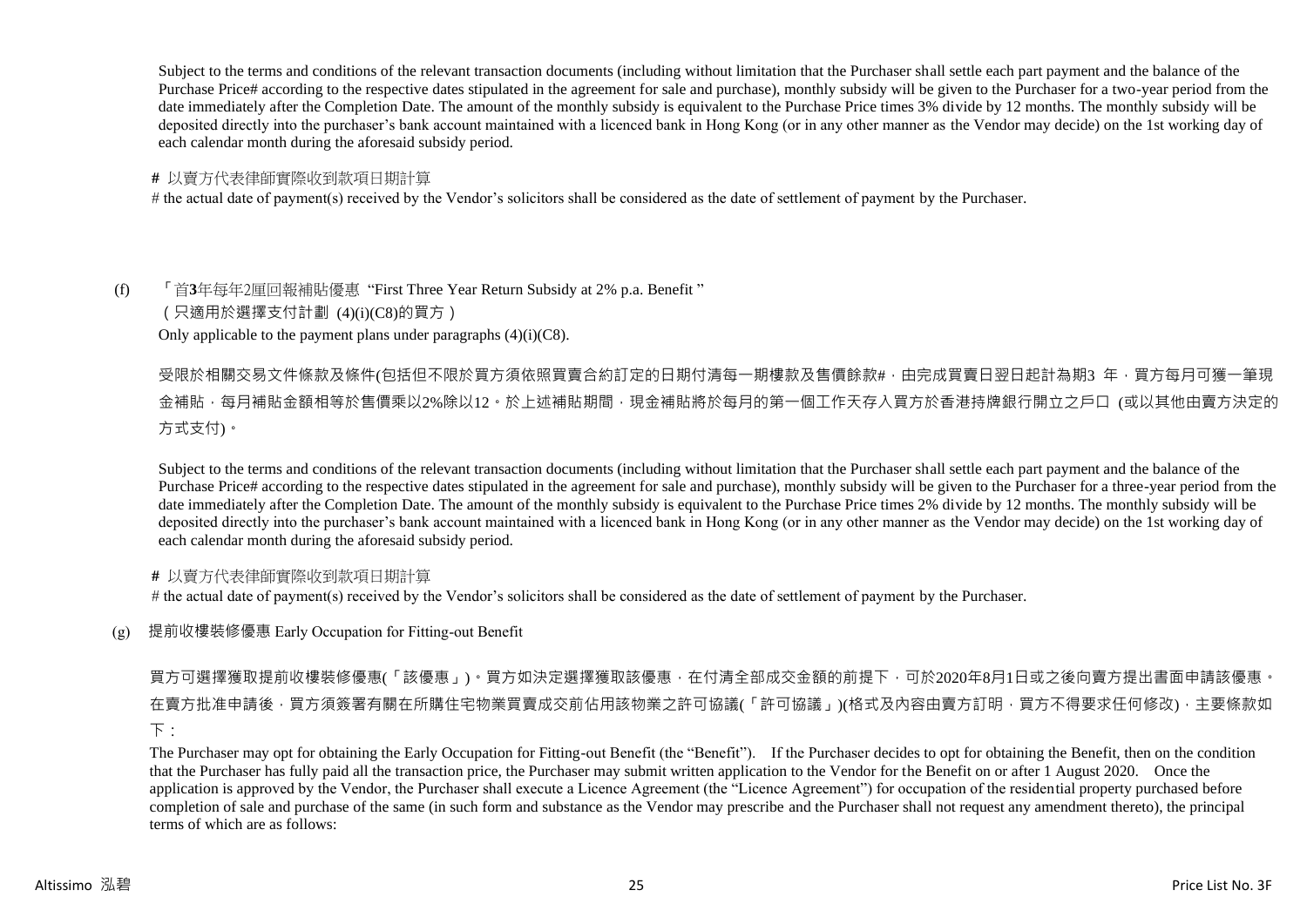# 1. 許可佔用期由賣方就有關發展項目之佔用許可證已發出且賣方能將該住宅物業交予買方一事向買方發出書面通知的日期後第 60 日開始,至該住宅物業買賣之成交日

期為止:

The licence period shall commence from the 60th day after the date of the Vendor's written notice to the Purchaser that the Occupation Permit in respect of the Development has been issued and that the Vendor is in a position to hand over the residential property to the Purchaser, and until the date of completion of sale and purchase of the residential property;

2. 許可佔用期内,買方只可就該住宅物業進行裝修工程。買方不得遷入居住該住宅物業,亦不得容許或容忍他人遷入居住該住宅物業。

The user of the residential property during the licence period shall be limited to fitting-out works of the residential property only. The Purchaser shall not reside in the residential property nor shall permit or suffer other person(s) to reside therein.

3. 許可佔用期之許可費用金額為港幣10元,於簽署許可協議時支付。

The licence fee during the licence period shall be HK\$10.00, payable upon signing of the Licence Agreement.

4. 買方必須負責繳付許可協議之印花稅裁定費及印花稅(如有)、準備和簽署許可協議所需之所有律師費。賣方將負責繳付許可佔用期內該住宅物業之管理費、差餉、地

# 租、公用事業服務收費、公用事業服務按金及其它開支等(如有)。

The Purchaser shall be responsible to pay for the stamp duty adjudication fee and stamp duty (if any) on the Licence Agreement, the legal costs for the preparation and execution of the Licence Agreement. The Vendor will be responsible to pay for the management fees, government rates and rents, utilities charges, utilities deposits and all other outgoings, etc. (if any) of the residential property during the licence period.

詳情以相關交易文件條款作準。

Subject to the terms and conditions of the relevant transaction documents.

(h) 四折認購車位優惠 60% Off Carpark Purchase Benefit

凡於2020年2月22日至2020年3月31日期間(包括該兩日),首五名簽署臨時買賣合約購買「泓碧」三房住宅物業(不論列於本價單或任何其他價單內)的買方,將有權購買 指定的住宅停車位一個,售價為買方不時發出或修改之相關住宅停車位價單中相關停車位所列售價的四折。買方有單獨及絕對酌情權決定住宅停車位的售價及銷售安 排,並會於容後公布。惟倘若買方未能於賣方其後公布的指明時間內行使其上述購買住宅停車位之權利,該權利將會自動失效,且不得於任何該時間之後行使。優惠 受相關交易文件之條款及細則約束。

From 22 February 2020 till 31 March 2020(both dates inclusive), each of the first five Purchasers who signs the preliminary agreement for sale and purchase to purchase any of the 3-bedroom residential properties of "Altissimo" (whether included in this or any other price list) will have the benefit to have the right to purchase ONE of the designated Residential Car Parking Spaces with a 60% discount from the listed prices of the relevant Residential Car Parking Space as set out in the relevant Price List of Residential Car Parking Spaces to be issued or revised by the Vendor from time to time. The prices and the sale arrangements of Residential Car Parking Spaces will be determined by the Vendor at its sole and absolute discretion and will be announced later. Purchaser fails to exercise the right to purchase the Residential Car Parking Space as stated above within the designated time to be announced by the Vendor, such right to purchase residential car parking space shall automatically lapse and shall not be exercisable by the Purchaser at any time thereafter. Subject to the terms and conditions of the relevant transaction documents.

# (iv) **誰人負責支付買賣該發展項目中的指明住宅物業的有關律師費及印花稅**

**Who is liable to pay the solicitors' fees and stamp duty in connection with the sale and purchase of a specified residential property in the Development**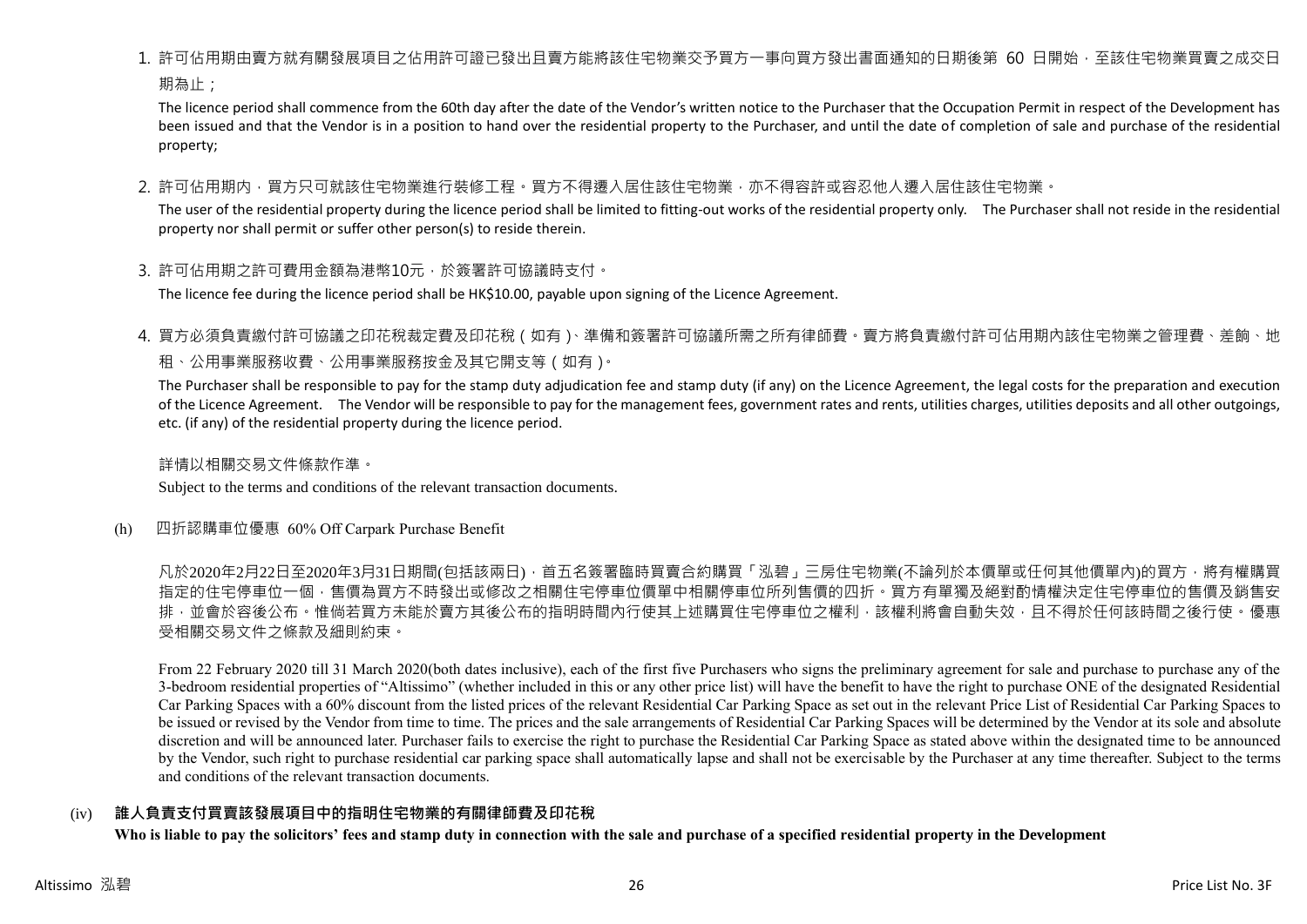(a) 如買方選用賣方代表律師處理買賣合約、按揭及轉讓契,賣方同意支付買賣合約及轉讓契兩項法律文件之律師費用。如買方選擇另聘代表律師處理買賣合約、按揭及轉 讓契,買方及賣方須各自負責有關買賣合約及轉讓契兩項法律文件之律師費用。

If the purchaser appoints the vendor's solicitors to handle the agreement for sale and purchase, mortgage and assignment, the vendor agrees to bear the legal cost of the agreement for sale and purchase and the assignment. If the purchaser chooses to instruct his own solicitors to handle the agreement for sale and purchase, mortgage or assignment, each of the vendor and purchaser shall pay his own solicitors' legal fees in respect of the agreement for sale and purchase and the assignment.

(b) 買方須支付一概有關臨時買賣合約、買賣合約及轉讓契的印花稅(包括但不限於任何買方提名書或轉售(如有)的印花稅、額外印花稅、買家印花稅及任何與過期繳付任何 印花稅有關的罰款、利息及附加費等)。

All stamp duties on the preliminary agreement for sale and purchase, the agreement for sale and purchase and the assignment (including without limitation any stamp duty on, if any, nomination or sub-sale, any special stamp duty, any buyer's stamp duty and any penalty, interest and surcharge, etc. for late payment of any stamp duty) will be borne by the purchaser.

# (v) **買方須爲就買賣該發展項目中的指明住宅物業簽立任何文件而支付的費用**

**Any charges that are payable by a purchaser for execution of any document in relation to the sale and purchase of a specified residential property in the Development**

有關其他法律文件之律師費如:附加合約、買方提名書、有關樓宇交易之批地文件、大廈公契及其他樓契之核證費、查冊費、註冊費、圖則費及其他實際支出等等,均由買 方負責,一切有關按揭及其他費用均由買方負責。

All legal costs and charges in relation to other legal documents such as supplemental agreement, nomination, certifying fee for Government Lease, deed of mutual covenant and all other title documents, search fee, registration fee, plan fee and all other disbursements shall be borne by the purchaser. The purchase) shall also pay and bear the legal costs and disbursements in respect of any mortgage.

備註: 買方如因任何原因需更改支付條款,必須得賣方事先同意,並須向賣方繳付\$7,500 不可退還手續費及自付全部相關額外費用。

Remark: If a Purchaser would like to change the payment terms for whatever reasons, the prior consent of the Vendor must be obtained and a non-refundable administrative fee of \$7,500 shall be payable by the Purchaser to the Vendor and the Purchaser shall bear all related extra expenses.

# (5) **賣方已委任地產代理在發展項目中的指明住宅物業的出售過程中行事:**

**The vendor has appointed estate agents to act in the sale of any specified residential property in the Development:** 賣方委任的代理: Agents appointed by the vendor:

中原地產代理有限公司 Centaline Property Agency Limited

美聯物業代理有限公司 Midland Realty International Limited

利嘉閣地產有限公司 Ricacorp Properties Limited

香港置業(地產代理)有限公司 Hong Kong Property Services (Agency) Limited

世紀 21 集團有限公司及旗下特許經營商